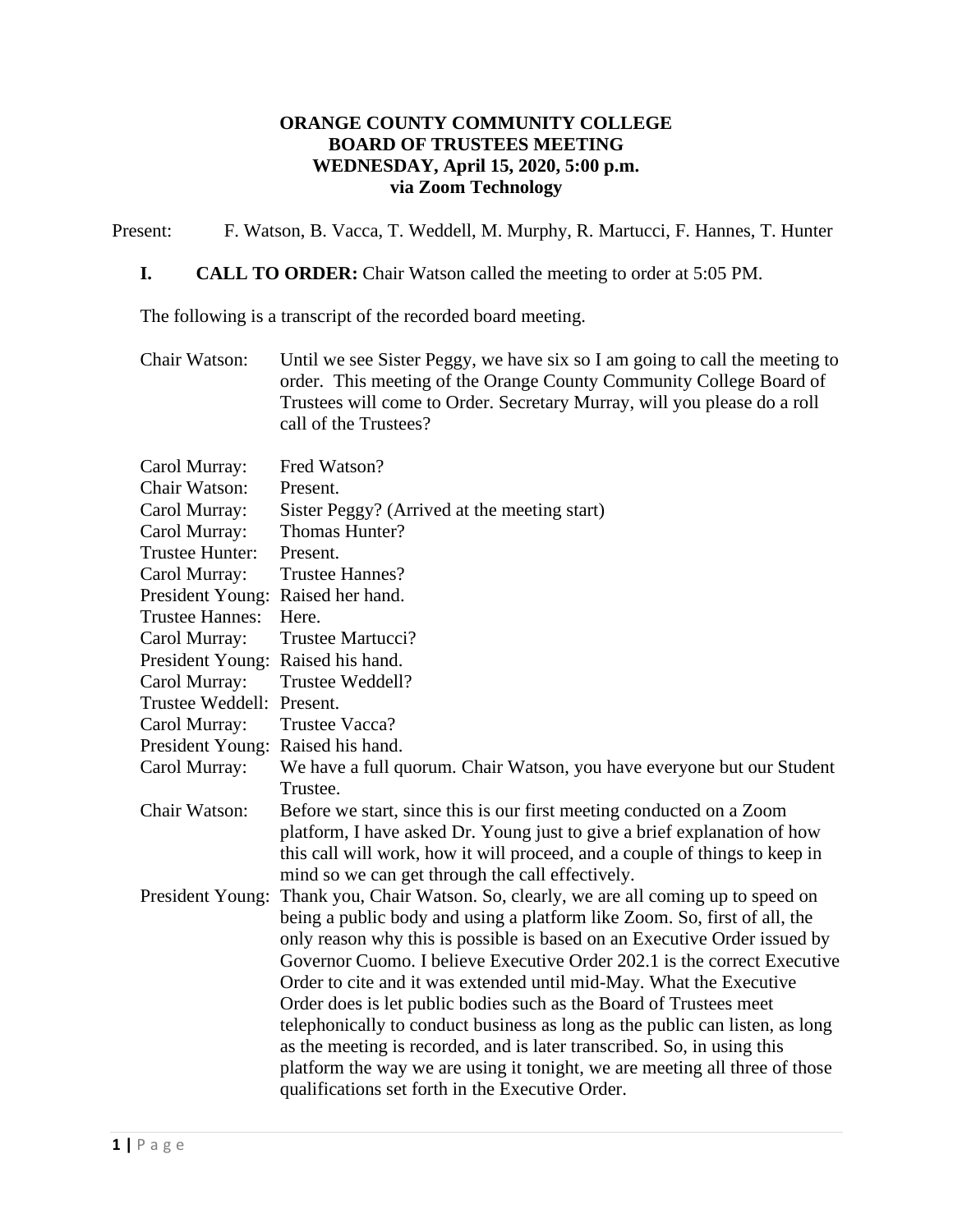So, we thank everyone involved for coming together, the Trustees for being willing and able to meet in this manner, and I will give a special thank you to Dana Salkowsky and Bill Polakowski who are not normally attached to the Board, but who have special Zoom platform skills, and we are using tonight in order to make this as efficient as possible. Dana and Bill are running the controls for us and our idea was to have the Board members, Carol Murray, who is Secretary to both the Board of Trustees and me, visible almost the entire time. This is a Board of Trustees meeting so we want them to be able to see and hear each other throughout the entire meeting and let everyone else be able to witness and hear what's going on but we want them to be able to see each other throughout the meeting. There are presenters who have been invited by the Board, these are many of the standard presenters we would have had at any April 15<sup>th</sup> meeting, and when it is their time to present, Dana and Bill will activate their microphone and video and in certain cases activate screen sharing so that their presentations can be seen by the Trustees and I believe by all gathered so that they can do their normal presentations, as well. And, finally, it being a public Board meeting, there is a "Comments from the Public" section later on in the agenda. So, again, to help manage this and the technology we have available to us, we did ask for individuals from the public, who wanted to make comments to the Board, to register. So, this went out with our Agenda. We asked individuals to register with Carol Murray by 12:00 noon today so that we would be prepared to unmute microphones for that portion and we had one person from the public, who did register, and we will have Dana and Bill enable that person to share their thought at the appropriate time in the Agenda. And, just to qualify, all of this video and microphone opening and closing in our 4 or 5 weeks of working in a remote environment, both in higher ed and in the public sector, there has been information shared among us in higher ed and in the public sector that people have learned how to take control of platforms like Zoom and share inappropriate materials and wreck public meetings. This goes beyond freedom of expression and appropriate use of public comments but just absolutely going beyond the pale of just destroying the teaching and learning process or destroying the public meeting, so this is why we organize it in this fashion so that the College can conduct the important business that it must conduct this evening, but yet still honor all of the public availability aspects of being a public body. So, thank you Chair Watson, for the opportunity to explain what we are doing this evening. It seems very likely that we will be in this format again in May and certainly as the Board experiences this and members of the public experience this – I am sure we would welcome feedback on how it worked – and if there were any shortcomings or improvements that can be made. So, with that, Chair Watson, I will return to you for the actual meeting.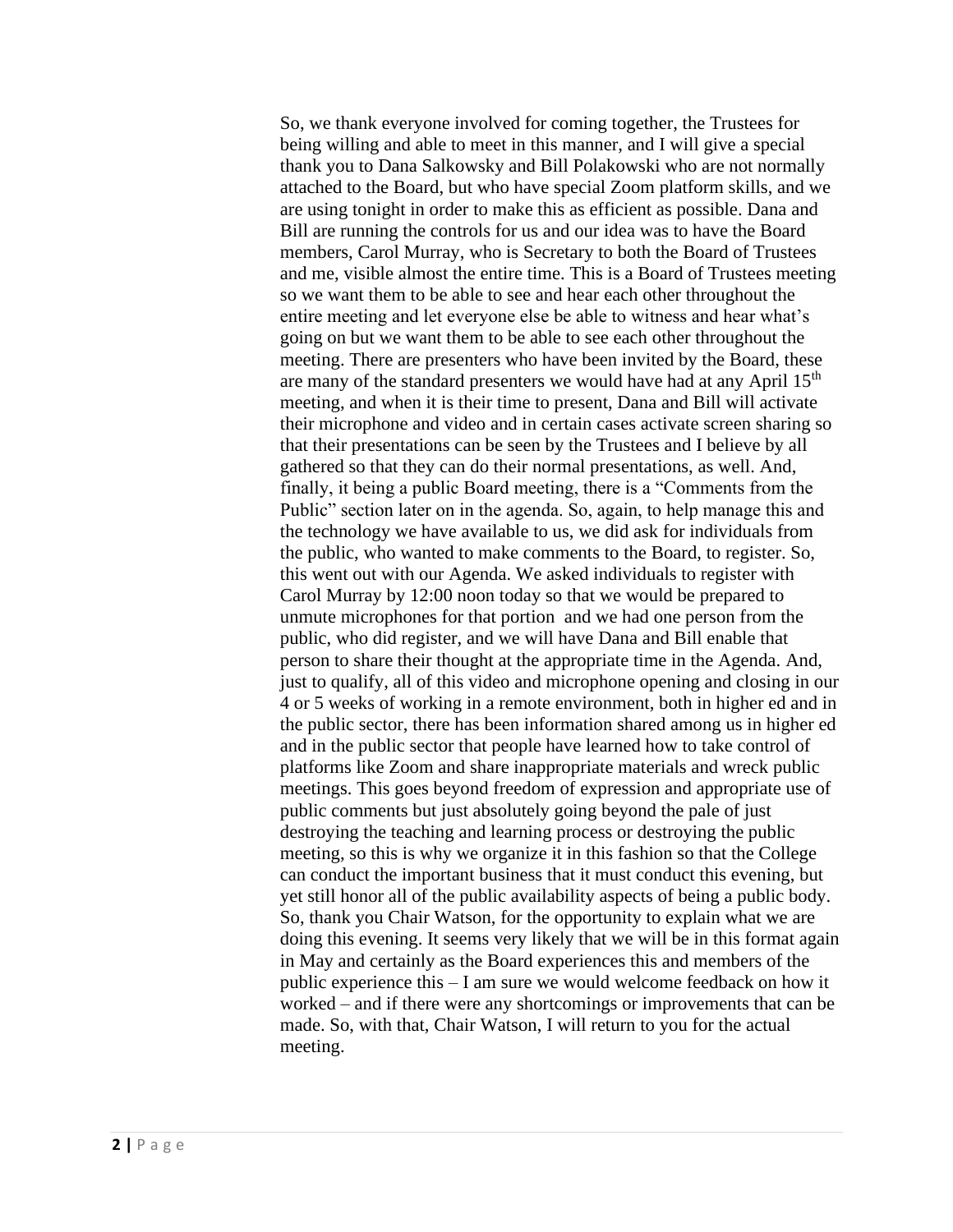Fred Watson: Thank you, Dr. Young, I, too, would like to welcome members of the public and all of the Trustees to our first Zoom meeting. Unfortunate reasons for it – hopefully all of you are faring well with our COVID-19 situation. We wish the best for you, your families and with no further ado we will move into our Consent Agenda.

# **II. CONSENT AGENDA**

| Fred Watson:                                                                                                                                                                                                                                                               | Approval of the March 11, 2020 meeting; Approval of Financial<br>Statements from March 2020; Approval of Appointments Memo; and<br>Approval of Retirements Memo.                                                                              |                                                      |                                  |
|----------------------------------------------------------------------------------------------------------------------------------------------------------------------------------------------------------------------------------------------------------------------------|-----------------------------------------------------------------------------------------------------------------------------------------------------------------------------------------------------------------------------------------------|------------------------------------------------------|----------------------------------|
|                                                                                                                                                                                                                                                                            | All of the Trustees should have received this in your email Board Package.<br>Chair will entertain a motion for Consent Agenda.                                                                                                               |                                                      |                                  |
|                                                                                                                                                                                                                                                                            |                                                                                                                                                                                                                                               | Trustee Vacca:<br><b>Trustee Hannes</b><br>Unanimous | I'll move it.<br>I'll second it. |
| Fred Watson:                                                                                                                                                                                                                                                               | Submitted and moved and properly seconded. Are there any questions or<br>comments? If not, we will call for the vote, and since we are once again<br>voting and are electronic, we are going to ask Secretary Murray to call for<br>the vote. |                                                      |                                  |
| Carol Murray:<br>Chair Watson:<br>Carol Murray:<br>Trustee Murphy:<br>Carol Murray:<br>Trustee Hunter:<br>Carol Murray:<br><b>Trustee Hannes:</b><br>Carol Murray:<br>President Young:<br>Carol Murray:<br>Trustee Weddell: Yes.<br>Carol Murray:<br><b>Trustee Vacca:</b> | Chair Watson?<br>Approved. Yes.<br>Trustee Murphy?<br>Yes, thank you.<br>Thomas Hunter?<br>Yes.<br><b>Trustee Hannes?</b><br>Yes.<br>Trustee Martucci?<br>He may have lost his connection.<br>Trustee Weddell?<br>Trustee Vacca?<br>Yes.      |                                                      |                                  |
| Carol Murray:                                                                                                                                                                                                                                                              | Go back to Trustee Martucci? We may have lost him but you still have 6<br>who are all affirmative.                                                                                                                                            |                                                      |                                  |
| Chair Watson:                                                                                                                                                                                                                                                              | Excellent. Motion carries. Next, we will move to our reports.                                                                                                                                                                                 |                                                      |                                  |
| President Young:                                                                                                                                                                                                                                                           | Ralph has just returned.                                                                                                                                                                                                                      |                                                      |                                  |
| Carol Murray:                                                                                                                                                                                                                                                              | Trustee Martucci? We were just taking a roll call vote on the Consent                                                                                                                                                                         |                                                      |                                  |
|                                                                                                                                                                                                                                                                            | Agenda – do you approve?                                                                                                                                                                                                                      |                                                      |                                  |
| Trustee Martucci: Yes, I approve.<br>Carol Murray:                                                                                                                                                                                                                         | Thank you.                                                                                                                                                                                                                                    |                                                      |                                  |
|                                                                                                                                                                                                                                                                            |                                                                                                                                                                                                                                               |                                                      |                                  |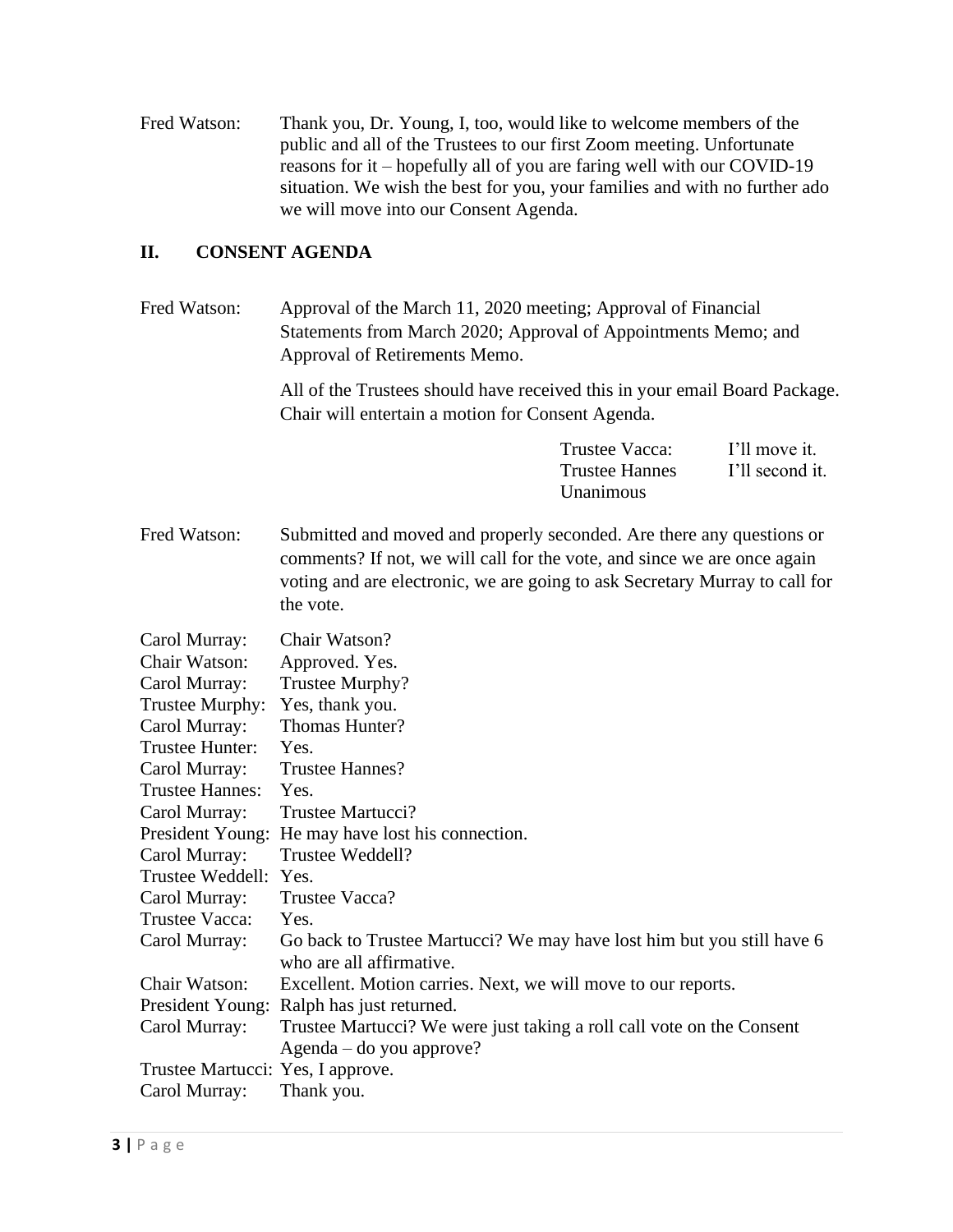Fred Watson: Thank you, Trustees. As I said earlier, motion carries and we'll move to the reports section of the Agenda, and we will move right into the first special report which is Strategic Plan Final Draft and I would like to introduce both Damon Ely and Likkia Moody.

# **III. REPORTS** A. **SPECIAL REPORT: STRATEGIC PLAN FINAL DRAFT** (Damon Ely & Likkia Moody)

| Damon Ely:    | Hello.                                                                      |
|---------------|-----------------------------------------------------------------------------|
| Chair Watson: | Damon, is that you?                                                         |
| Damon Ely:    | Yes, that's me, I'm here, how are you?                                      |
| Chair Watson: | Great – good to have you. Likkia are you there?                             |
| Likkia Moody: | I'm here.                                                                   |
| Chair Watson: | $\text{Excellent} - \text{take it away.}$                                   |
| Likkia Moody: | Sorry, I don't know how to re-engage my video on my computer.               |
|               | [Slide: Empower. Strengthen. Sustain. 2020-2025 Strategic Plan]             |
|               | Damon and I are excited to be here this evening to share with you the final |
|               | version of the Strategic Plan from the Strategic Planning Committee. We     |
|               | are proud of the work of the team and we sincerely believe the              |
|               | implementation of this plan will continue the mission and vision of         |
|               | Orange County Community College.                                            |

#### [Slide]

Here are the names of who was involved in our strategic planning process and in addition to the volume, also noting their names, almost 40 people helped create the document before you – they are faculty, staff and management confidential employees. These are employees who have been with the College for decades and those who joined us less than two years ago. With their diversity in roles and experiences, and of course, personality, they began the work of the Strategic Plan.

#### [Slide – Committee Charge]

But first, the Strategic Planning Steering Committee ("SPSC") wanted to be clear about what we were assembled to do. We adopted this charge as a touch point to return to as needed throughout this process – our purpose was to identify strategic goals and objectives. These would be used to generate an Implementation Plan that will specifically outline the activities and the matrix the College will engage in to accomplish the strategic goals over the next five years.

[Slide – Strategic Initiative #1 Empower Student Success] In August, Cabinet identified Strategic Initiatives that served as the foundation on which the Strategic Plan would stand. Damon used the notes from those conversations to generate word clouds to see if there were any themes already inherent in the work of the Cabinet. You can see: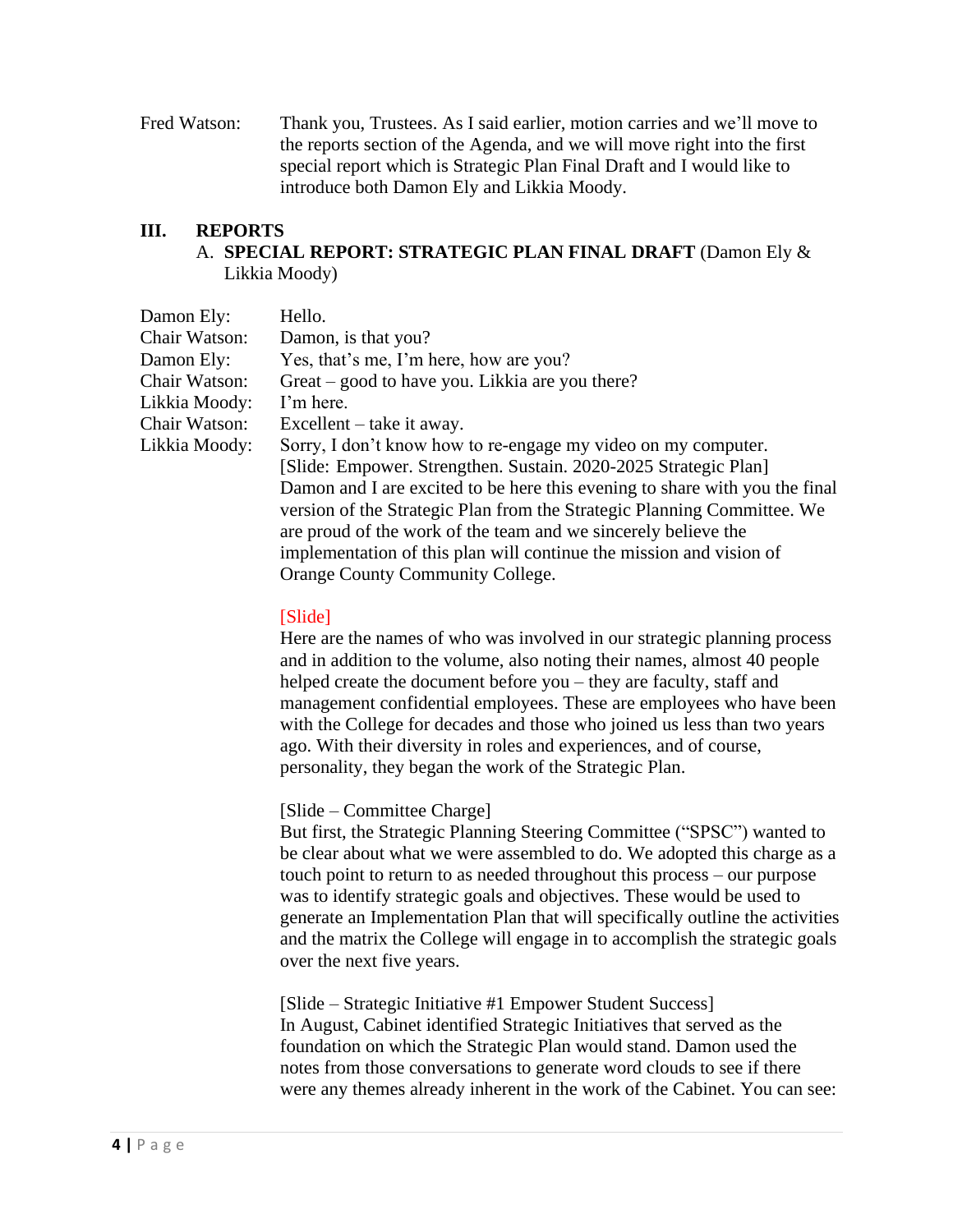Pathways, Student Goals, Guided and Success are prominent for Strategic Initiative #1.

[Slide – Strategic Initiative #2 Strengthen our Region's Economic Future] For Strategic Plan #2: Workforce, CAPE, Community, Partnerships and Opportunities.

[Slide – Strategic Initiative #3 – Sustain and Invigorate our Planned Future]

And for Strategic Initiative #3:

Professional Development, Green, Faculty and Opportunities were very prominent in these conversations.

That is a bit of a hint to the future. These initiatives were approved in September and the SPSC held their first meeting in mid-October. SPSC grounded work in foundational readings about our region, high education in general, and community colleges, specifically.

We conducted a SWAT analysis on departmental and individual levels for an internal environmental scan using existing data that was mailed by the individual Strategic Initiative Committees (SICs) to help inform what would become the strategic themes.

These were shared with the College community in January. We also conducted an open-ended survey with students about their experiences as SUNY Orange students. The feedback informed the first draft of the strategic goals that was presented to the Board and the College community in February.

In addition to an online feedback form, open forums were conducted with faculty, staff and students and Student Senate to gather responses to the initial draft.

Using this feedback, the second draft of the Goals and the first draft of the Objectives were written. This draft was again shared with the College community and with Orange County on our website with a feedback form. Since then, life has changed greatly for us as a world and as a college in response to COVID-19.

Our SICs and SPSC, however, were steadfast in completing the strategic planning process. There were conversations and debates, Zoom meetings, more conversations and debates. We are happy to share with you the results of six months of effort on behalf of those, almost 40 people, in addition to all of those who took the time to share their thoughts and suggestions along the way.

And now I will transition to Damon.

| Damon Ely: | Am I able to share my screen?                                                                                                                                        |
|------------|----------------------------------------------------------------------------------------------------------------------------------------------------------------------|
|            | Dana Salkowsky: Yes, Damon, you should be able to once Likkia has removed herself, there                                                                             |
| Damon Ely: | you go.<br>Ok, let's see here – while my computer catches up to me, I just want to say<br>that the Plan has garnered a lot of positive feedback thus far. All of the |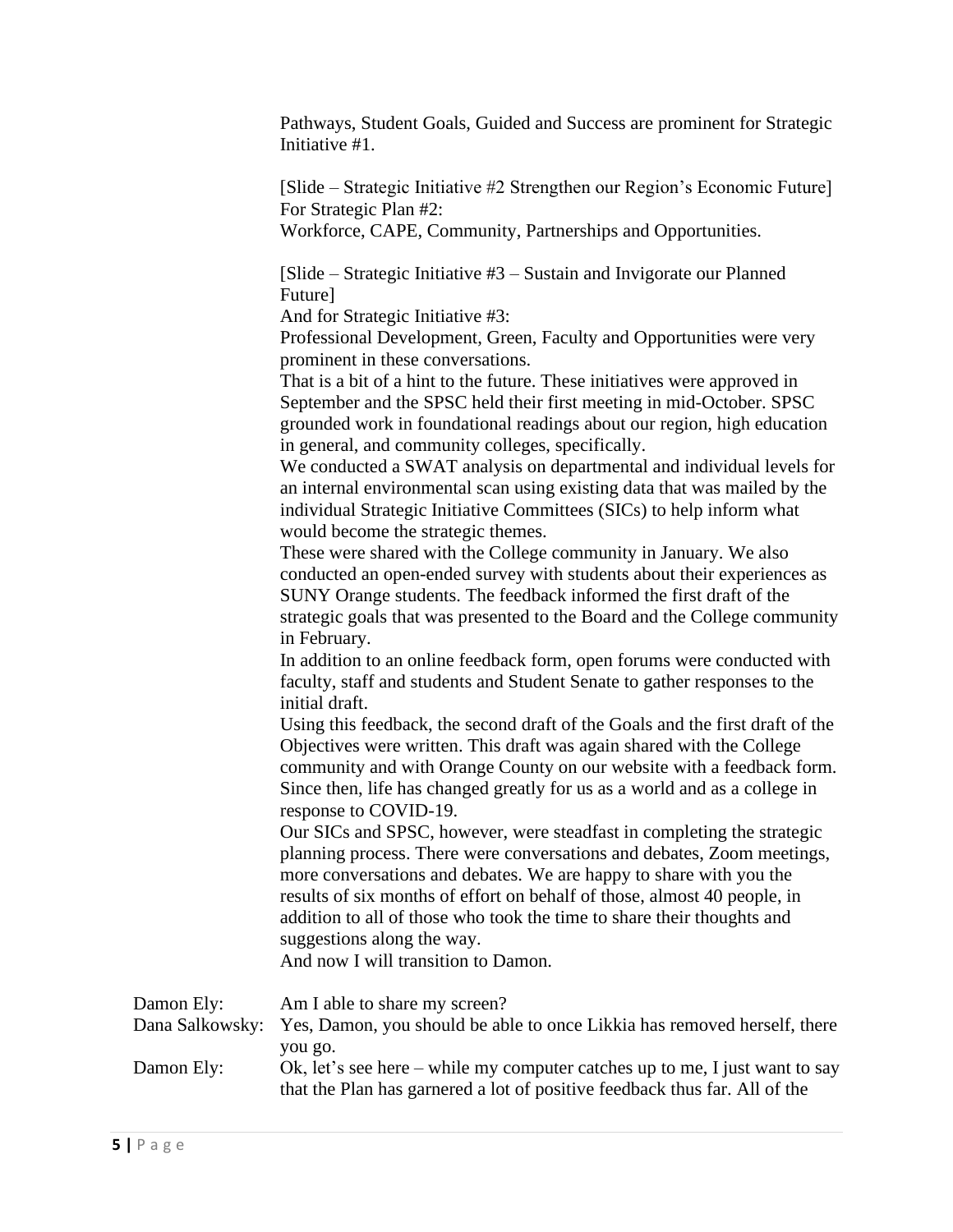feedback mechanisms that Likkia just mentioned – we have gotten lots of positive feedback. A lot of the suggestions and the critiques we have received about the Plan, thus far, have actually concerned more of the implementation of the Plan and we have constantly adjusted to make sure our focus at the higher level of the strategies, was always intact and forefront in our mind. Those comments and critiques that were more about implementation, were less about the intent of the goals and our objectives.

Since our last presentation to this Board, there have been some minor changes, mostly to clarify some of the Objectives, but no substantial changes to the aims or the intent of the Plan itself. So, tonight, we wanted to present the Plan in a way that directs your attention to the fundamental essence of each of the goals and the objectives. Instead of reading the Plan verbatim to you, we chose to highlight some of the key phrases in each of the goals.

As you can see on the screen, in this first one, to quickly convey their strategic aspects and then I am going to continue to paraphrase the objective to more effectively show they speak to and support the goals, directly.

A copy of the full Plan is available for your review and was made available for your review as we look over the essential elements that we present here.

So, our first Strategic Initiative is to Empower Student Success. Each of the goals under this initiative recognize the most effective means to ensure our students realize their aspirations in an equitable way and we do this by focusing on the most prominent barriers to student success. As you can see there in the first item, these each speak to the four goals under this area, so by focusing on the most prominent barriers to student success insuring the readiness of our students for their college experience – increasing the flexibility of our offerings and creating more accessible pipelines between non-degree and degree programs. To reduce the barriers to success our objectives seek to: (1) build a network of support services available to our students; (2) to enhance the connections between students and their advisors; and (3) expand accelerated learning opportunities for underprepared students, to more quickly set them on their degree pathways.

The second goal is to ensure student readiness and to do this, the Plan offers up providing a first-year experience program which is meant to equip students with the skills that they need to do well in their courses.

The second objective provides mentorship opportunities as providing individual guidance through the college experience.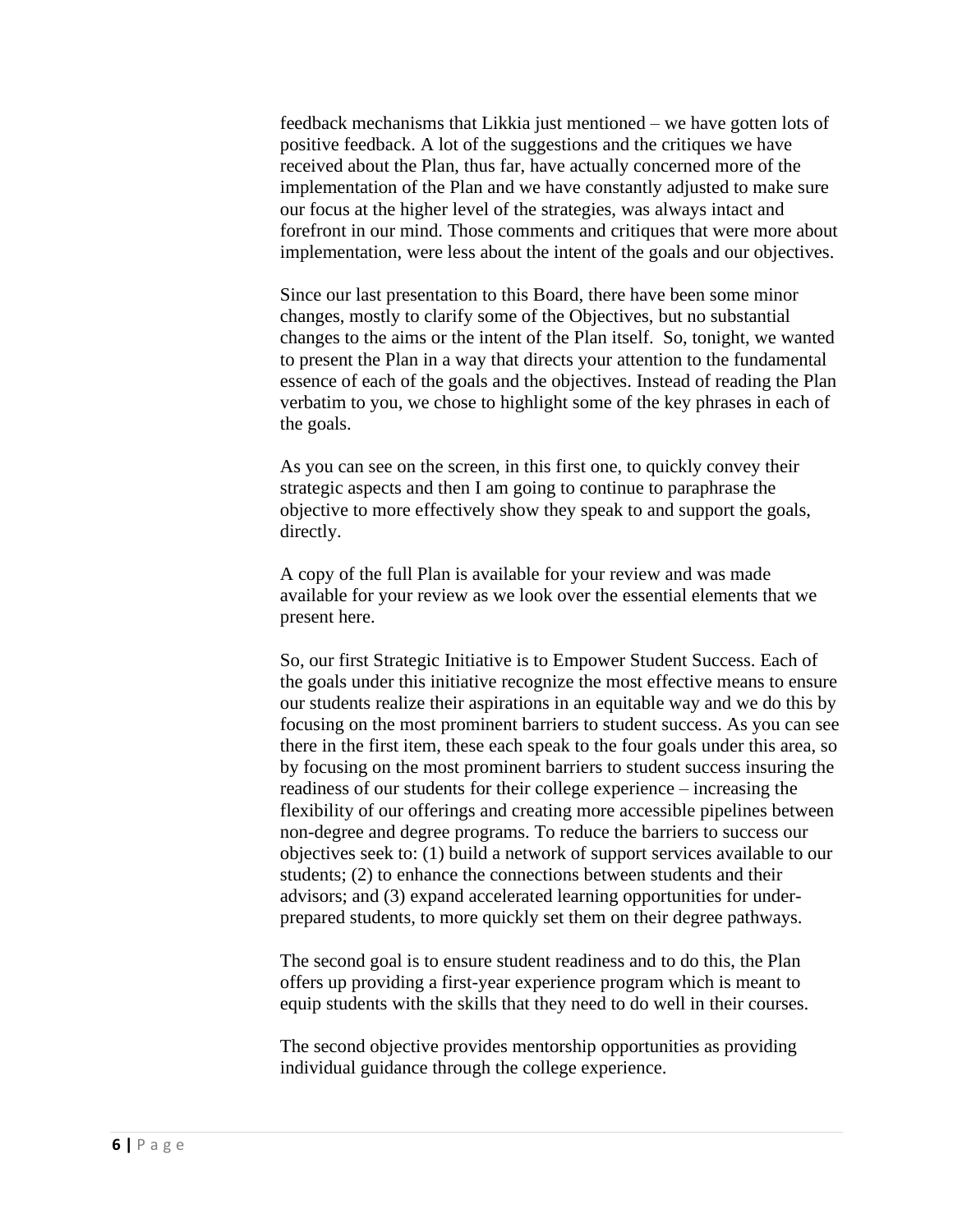The third objective recognizes more technical career and transfer opportunities throughout their time here.

To increase our program flexibility, Goal #3, under this first initiative, we identified: (1) the creation of program maps for part-time students, finding them a pathway toward timely degree success; (2) the strengthening of our online technologies and resources for online learning, certainly a timely objective right now; and (3) the creation of long-term sequencing of the various modes of learning that we provide as an institution.

Finally, with Goal #4 under this first initiative, we seek to create more accessible pipelines toward degree completion by recognizing specific student populations that would be best served. We identify: (1) targeted placement measures for historically under-served students to better set them on their academic paths as they begin; (2) we focus on bringing the ESL and HSE students into the college to persist in our academic programs; and then third (3) seek to find ways to transition dual-enrolled students and those that are in non-degree programs, bringing them toward successful degree completion.

Our second initiative – Strengthen Our Region's Economic Future – identifies the following goals:

To expand workforce development in innovative fields and to address the needs of our changing population of the region; to increase non-credit pathways toward degree completion; and introduction to the workforce and to re-align the image of the College as an opportunity for all of our residents.

Speaking to the first goal to expand workforce development – we must: (1) respond to the evolving trends that we see in business and industry; (2) we need to recognize the local skill sets that will lead to successful entrepreneurship and to growing business of the region; and (3) meet the growing need for upward career mobility or professional development.

The second goal to address the needs of the workforce specifically: (1) we must plan our initiatives with changing demographics in mind; (2) expanding our alternative course offerings, such as weekend, evening, online courses will be crucial; (3) we must recognize the needs of local employers and provide innovative educational programming suited to just those needs; and (4) providing short term credentials such as stackable certificates and micro-credentialing will be essential, as well. Further, goal 3 seeks to better utilize CAPS for our region's economic future.

You might have seen that a few times in the word cloud (1) by integrating CAPE into all areas of the College's offerings; (2) making use of pathway designers and certificate coordinators to organize this effort; and (3)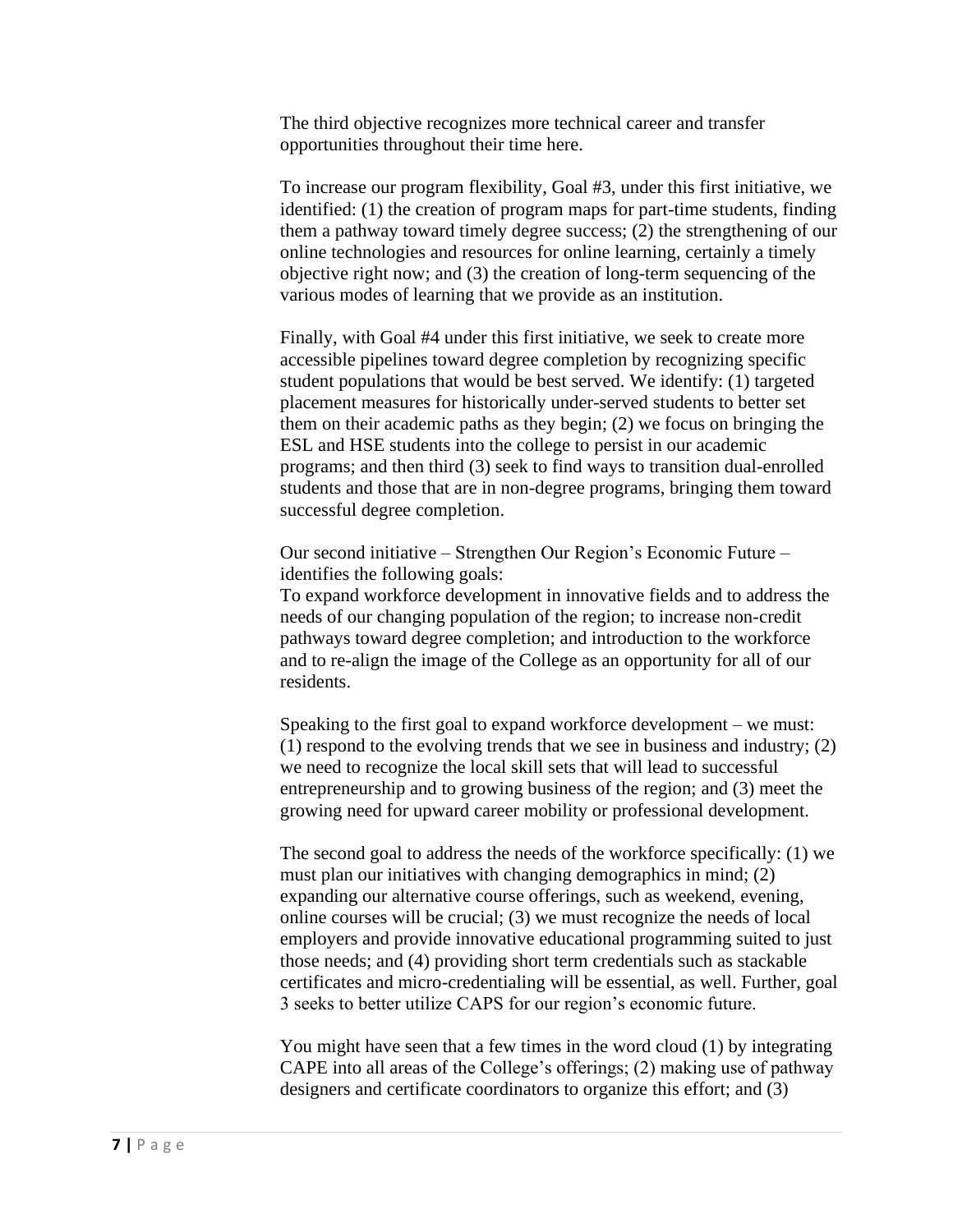strengthen our school-to-work programs, quick turnaround programs to get students quickly into the workforce after an academic experience.

Goal 4 specifies that we realign the image of the College by promoting SUNY Orange as the educational hub of the region. We need to make sure that our academic and faculty excellence are well communicated in these efforts and we can realign the image of the College by collaborating with government entities, make the College a more prominent feature of our region's economic future.

The third initiative – Sustain and Invigorate Our Planned Future – aims to do this by focusing on our human, financial and physical resources. The goals of this initiative are organized around those three resources, as you can see here, they focus on: (1) improving the effectiveness of human resources; (2) expanding funding and educational opportunities; and (3) make more efficient use of our technologies and our physical resources, well.

The first goal to improve the effectiveness of our human resources, our objectives aim to: (1) foster a culture of collaboration among our departments and our campuses; (2) to train our faculty and staff to more efficiently meet the needs of our students; (3) redistribute our human resources so that we can spread that workload more efficiently to our students, enabling better distribution of those services that we provide; and finally (4) provide timely faculty and staff development to make sure that they are up with the latest advances in their fields.

Goal 2 – expanding funding and educational opportunities is a goal toward improving our financial resources: (1) developing unique and innovative degrees and credentials will be essential toward this task and also lends itself to the other areas of the Strategic Plan that we have identified already; (2) ensuring that we have alignment among our college foundation and community goals and to ensure that is going to require an ongoing assessment; and (3) growing educational partnerships in this area is going to be essential.

Finally, the last goal of our third initiative is to use our technologies and physical resources more efficiently. Here we are focusing on our first objective: (1) upgrading and maintaining resources in an environmentally responsible manner. Se we dual enroll our use of the word "sustainable" here. Of course, we want to have a Green Eye on our future developments. (2) We need to consistently assess how we use our resources, as well, if we wish to be efficient and stay efficient for the foreseeable future, and (3) to be proactive in adopting those new technologies to make sure that we recognize and identify and take advantage of those opportunities as they come along.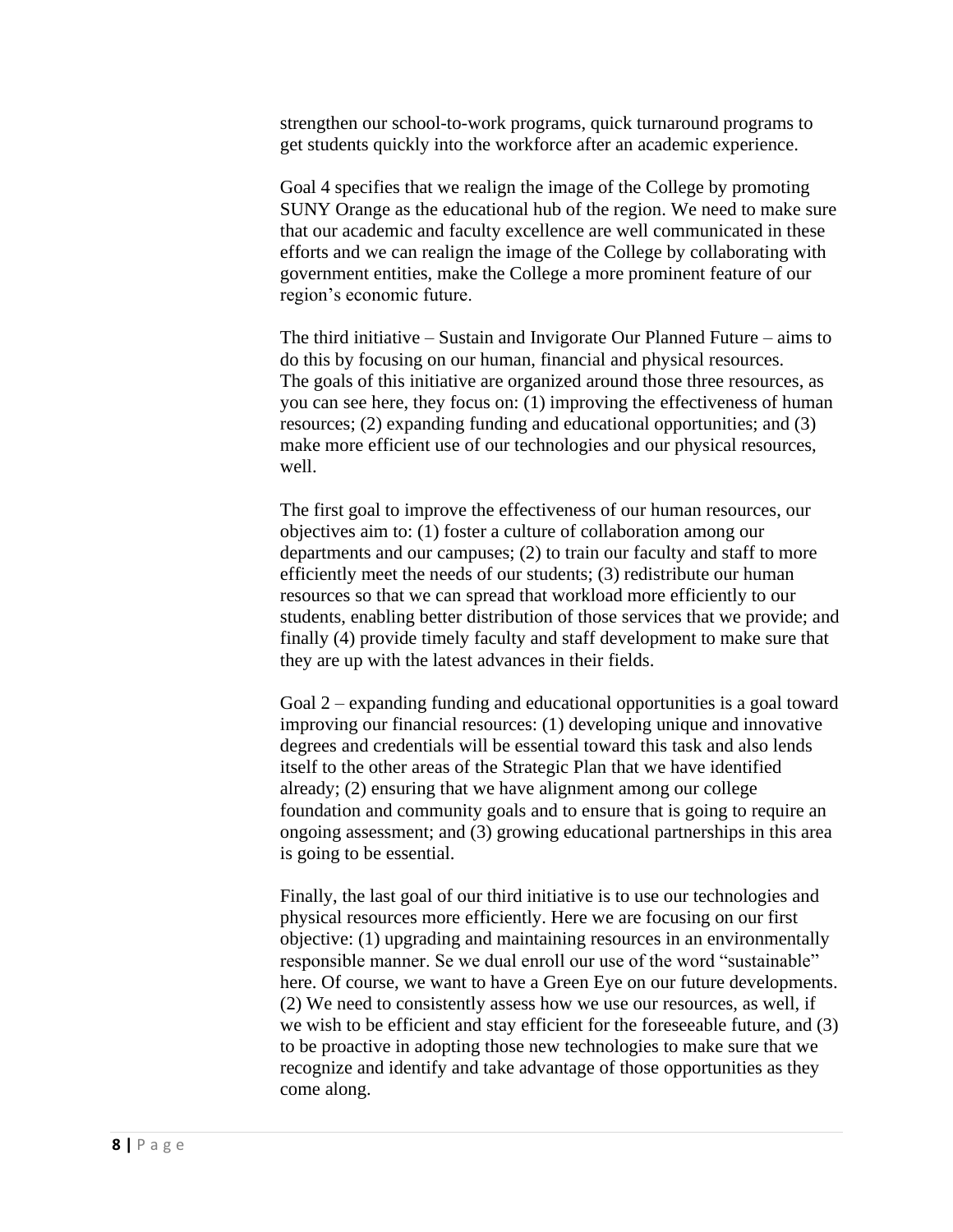| [Slide – Next Steps]                                |  |
|-----------------------------------------------------|--|
| And  Likkia? Did you want to talk about Next Steps? |  |

Likkia Moody: One of the things, before we get into our transition into implementation – we did want to just call out something about our Strategic Planning team. Obviously, we began this process prior to the arrival of the COVID-19 pandemic into our world, but I hope that you, as Damon and I have looked at this plan, have seen that the answers to how the College needs to respond to such a shift in our world, are already there in this Plan. There are strategies and goals that speak directly to some of the challenges that we will have to make as an institution, over the next couple of months. So, in some ways, we've saved some people a little bit of work in the process.

> Finally, in terms of that following process of implementation, obviously some things in the timeline may be accelerated, and not so for others, but the SPSC, in particular, was very concerned about how they had amassed a ton of data, a ton of reports and conversations with ideas toward specific tasks and activities the College could engage in to accomplish the goals that you have seen.

> So, we are in the middle of preparing a package. We are calling it many things, but in this moment "The Implementation Transition Package" will be handed off to the people responsible for implementation so that all of the knowledge that has been gained by our SICs and Steering Committee is not lost and also the people with the responsibility for implementation do not feel like they have to start at ground zero. So, we wanted to highlight that.

Do you have any questions for us?

Trustee Murphy: I just have a comment, if I may, thank you again for the prodigious work and I am just grateful in terms of the timing that this huge process was able to take place prior to the crisis we are having now. I think that enormous cooperation laid the groundwork for the other excellent work that we've seen happen from faculty and staff. I thank you again for all of the Trustees, for the extraordinary work. I know the process itself is the experience that changes people and will change the institution for the future and I just thank you. Thank you deeply. Trustee Hannes: Amen. Damon Ely: Thank you. Chair Watson: Trustee Martucci was the trustee representative to the Strategic Plan process and I want to make sure he has an opportunity to comment at this point. Trustee Martucci: Yes, thanks, Fred. This is a culmination of a lot of people participating and working for many, many months even over the semester break. It was

exciting to see everybody's enthusiasm and collaboration working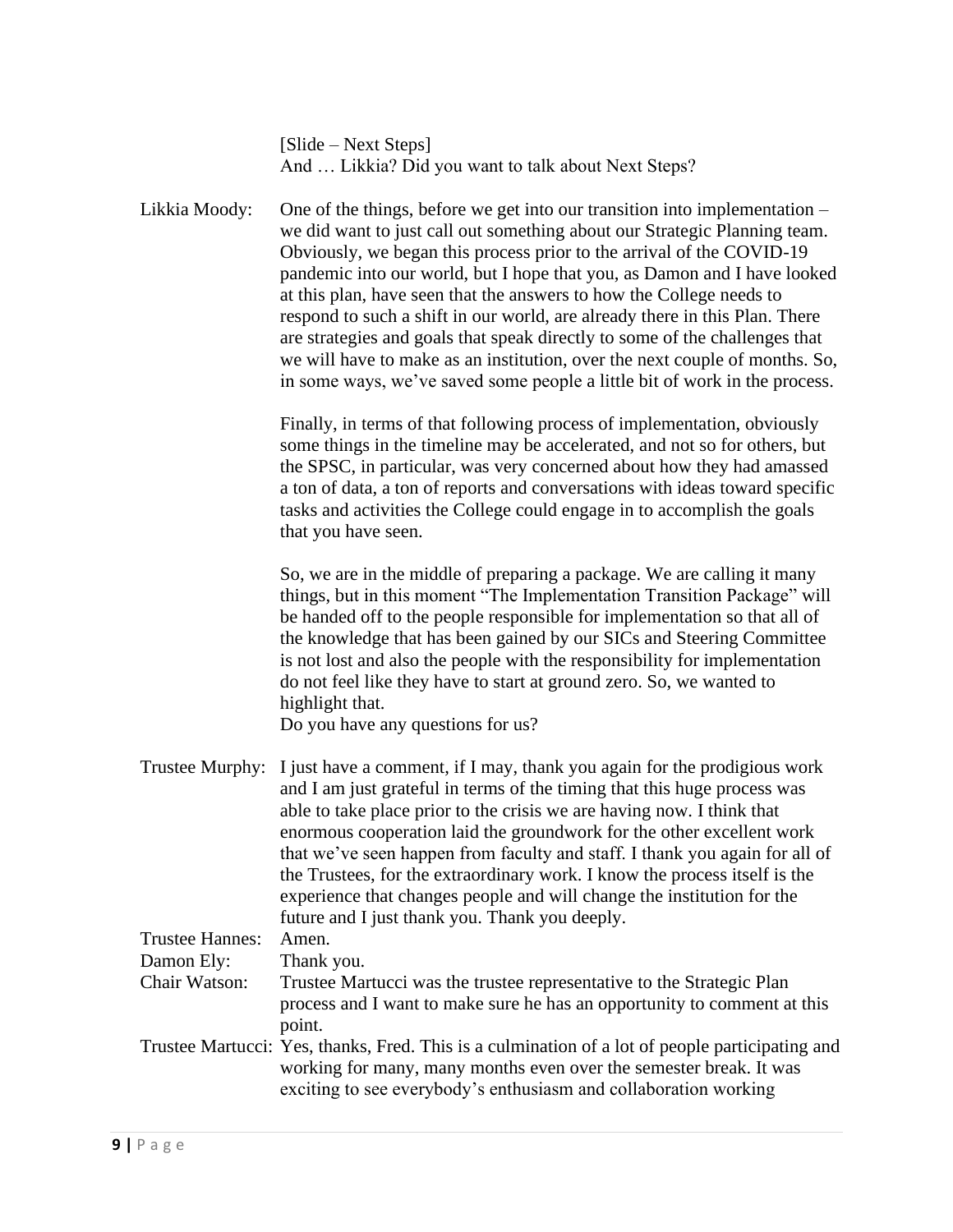together. I do applaud the outstanding work of the entire committee, a lot of people and they stuck to what their role was and what their direction was to be and then they went out and received a ton of feedback from the entire community – many, many times over. I can't tell you how many times that they spoke to the Assembly, they got feedback, they put out additional questionnaires to solicit more feedback, so again, this is a lot of work on everyone's part and I appreciate the outstanding job and especially the leadership of Damon and Likkia. It was phenomenal – they did an outstanding job keeping everybody on task and focused. Damon Ely: Thanks, Ralph. We really appreciated your input through this process. Trustee Martucci: It was a pleasure working with everybody. Damon Ely: Thank you. Chair Watson: Dr. Young? Would you like to add anything at this point? President Young: Thank you, Chair Watson. If there is a disappointment in this process it is that we cannot properly celebrate at this time, the leadership that Damon and Likkia gave to this process to bring it to this point, the Steering Committee, that was so engaged and the Strategic Initiative Committees that were so engaged in delivering despite the last six weeks or so – the Strategic Plan to the intended deadline. The April  $15<sup>th</sup>$  meeting has always been the deadline to deliver to the Board of Trustees, a final draft of the Strategic Plan and Ralph, thank you for the remarks, they were spot on in terms of what you said and Sr. Peggy what you said about the process which Damon and Likkia organized on behalf of all of us was a collaborative energizing process where the whole College community felt engaged and heard and was able to express themselves and I think now it is all in our court.

> So, the intended process was to now give the Board a month to reflect on the strategies. We are not talking about necessarily at this time how do you measure this or how do you quantify the success or how do you actually implement this – but are these the right strategies and these brilliant strategic minds, I think, have delivered to you the very best strategies for this College for the next five years, including a very decisive next few months navigating the pandemic situation that we are in and emerging from that I think they're both right – that there are strategies that we can prioritize immediately as we enter this plan to emphasize that they are the right strategies to help guide us, and as we discussed, Ralph working with you on the Steering Committee, our next steps are how do we measure our success and then as people, as we return in the Fall, how do we start articulating the actual tactical activities to implement this plan. So our work is not yet done, collectively as a College, but our work in terms of identifying the strategy, is done and I publically say for the recording and the transcript, there shall be a party to celebrate the work of Damon, Likkia, the Steering Committee, and the multiple committees, because I think it is a terrific plan.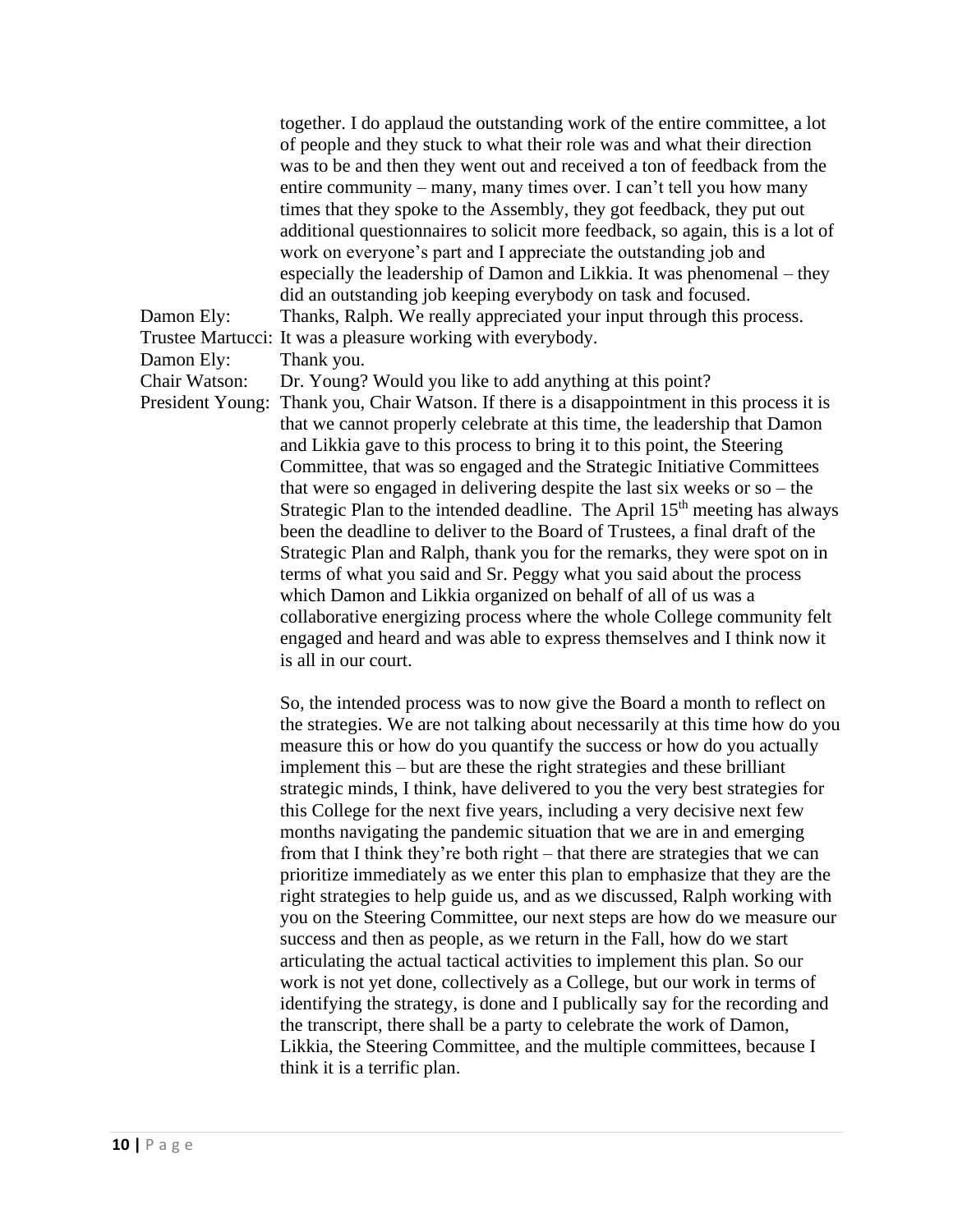I saw Damon do this (pats her chest) and I want to do this right back and say Thank You to the two of you on behalf of administration, the VPs, Cabinet and on behalf of the Board of Trustees.

- Trustee Vacca: Just a question to Ralph. Ralph, do you see this, like any five-year plan, that should be looked at on an annualized basis, like tweaking it maybe – like it's a living document going forward?
- Trustee Martucci: Oh, absolutely. When we put this together the measurements they are going to be over a period of five years, we are not going to get to where we are going to be at the end of 2025 but we need to be measuring it as we go along to see how successfully we are moving forward. It is gonna be a review probably, at least once a semester, or once a quarter.

But we have to continue to talk about it and continue to talk about the successes and again it is a working document because guess what? Something could change in two years from now and it's not relevant and something else might be.

Chair Watson: Bill, I would just like to add that yes, the implementation plan will definitely include key performance indicators that we will be tracking throughout the entire process, just like we were excited to receive this Plan, we will be excited to see The Implementation Plan, as well. So we will look to Dr. Young and her team for that. I, too, would like to thank Damon and Likkia and the entire committee that invested their time and energy for our fine institution. It is definitely appreciated as Dr. Young says, we look forward to a celebration at some point when we are allowed to do so.

Trustees? Any other comments?

Okay, Dr. Young? You are back up.

# **B. PRESIDENT'S REPORT** (Dr. Kristine Young)

President Young: Thank you, Chair Watson. For today's President's Report, I choose positive news. Almost from start to end, this was the season of awards and I was very pleased that before we had to take our remote stance, I was able to personally present our President's Award recipients for Excellence in Teaching with their medals before we left campus. So the first week of March, thank you to Dr. Hackman, I was asked to join an Academic Affairs all divisions meeting and was able to recognize two faculty members with the 2020 President's Awards. The first is Professor Michelle Farrell in Arts & Communication who was recognized for her excellence in teaching for the work that she does in that division, and also the second award for excellence in teaching went to Professor Tom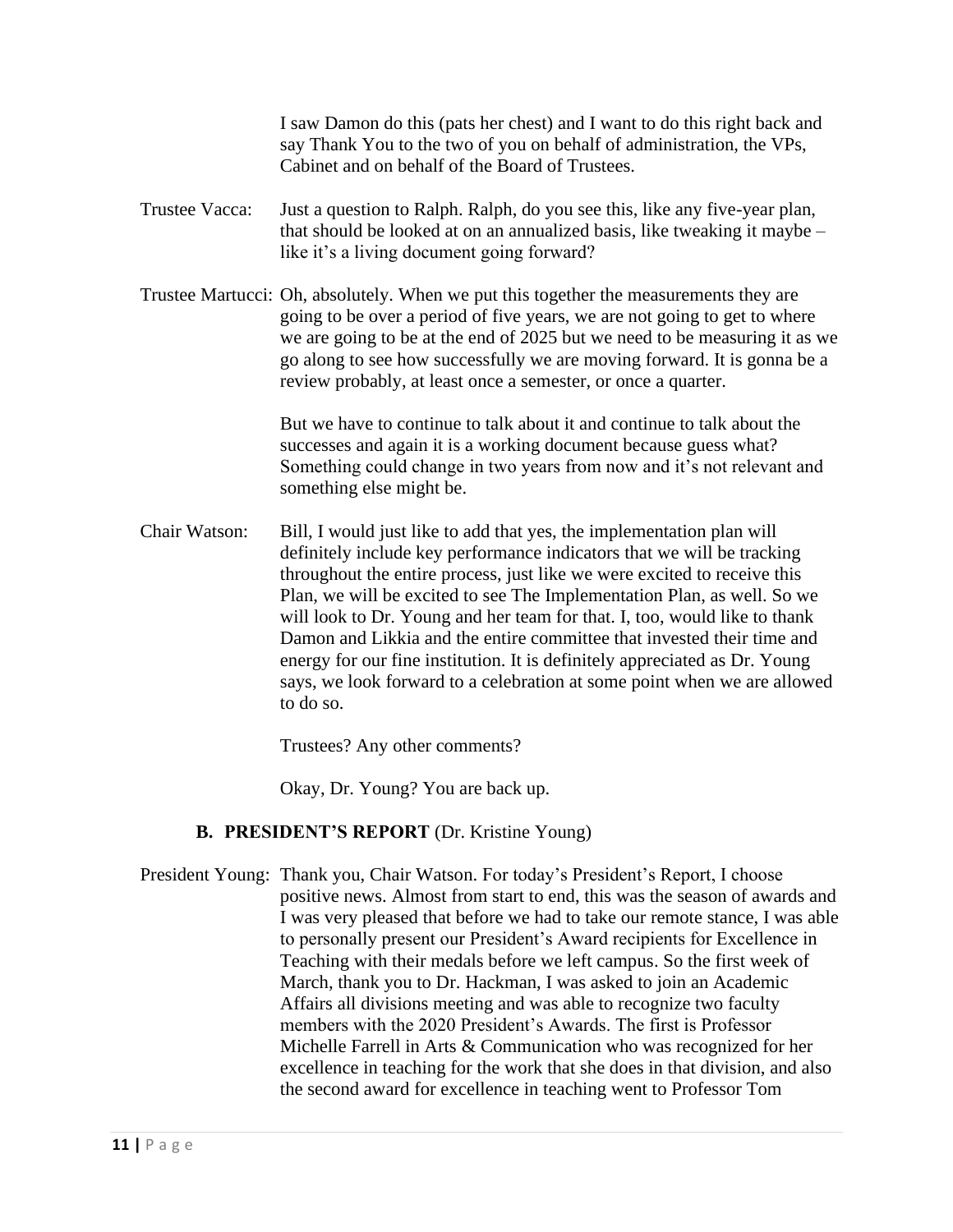Giorgianni in Computer Science. Professor Giorgianni not only has been with us for many years but he is a product of OCCC, a graduate himself. This is a collaborative process with Shared Governance. There is a standing committee of Shared Governance that reviews on my Office's behalf, portfolios and recommendations for a variety of awards, this award for excellence in teaching being one of them and they recognize both of these individuals and they additionally recommended Prof. Giorgianni to be recognized for the Chancellor's Award for Excellence in Teaching, His name has been sent up to Albany, and under normal circumstances I would have expected to hear about this week about his status about the Chancellor's Award winner. So next time we get to campus to check the U.S. Mail, or maybe it will come electronically, we find out if Prof. Giorgianni was selected. But, in any case, this is the highest award we award the institution for recognizing Excellence in Teaching so congratulations to both Tom and Michelle for that.

Transitioning from the Chancellor's Award for Excellence in Teaching, there are the Student Chancellor Awards. This is the highest award in the SUNY system for students, and, as is usually said in a beautiful ceremony every year, this is the rarest of rare area in the SUNY system. Each of the 64 colleges can nominate students and as a percentage of SUNY students it is something like 0.02% or 2%, some very low number of students are selected, so I am pleased to share with you this evening, that three of our students were selected for the SUNY Chancellor Award. They are Jennifer Zimmerman from Walden, Giovanna Calla from Port Jervis, and Chantal Fairclough from Newburgh. Under normal circumstances they would have been honored at a beautiful ceremony in Albany. The Chancellor would have met with each of them individually, and put a medal around their neck. The ceremony, of course, has not been able to be held but a few weeks ago the Chancellor sent a communication saying that they hoped to do something virtually to recognize those students in a different way, so we will watch for that communication and certainly my Office will get the medals to the students and will find another way to recognize them at least locally. But those are significant awards for Jennifer, Giovanna and Chantal.

Also, in this season. we would have gone to Albany, again. and had a banquet with our Phi Theta Kappa NY Academic Scholars. Phi Theta Kappa ("PTK"), as you may recall, is a two-year honor society. This is an event every year with SUNY and CUNY students both sponsored by NYCAP, the President's group in SUNY, and I think FCCC involved and NYSET is involved, as well. The Trustees' organization sponsor a very nice banquet to honor the PTK award students. We honor five of our students, who are not only academically capable, but have also exhibited excellence in items like service to others, fellowship, leadership and those five students are: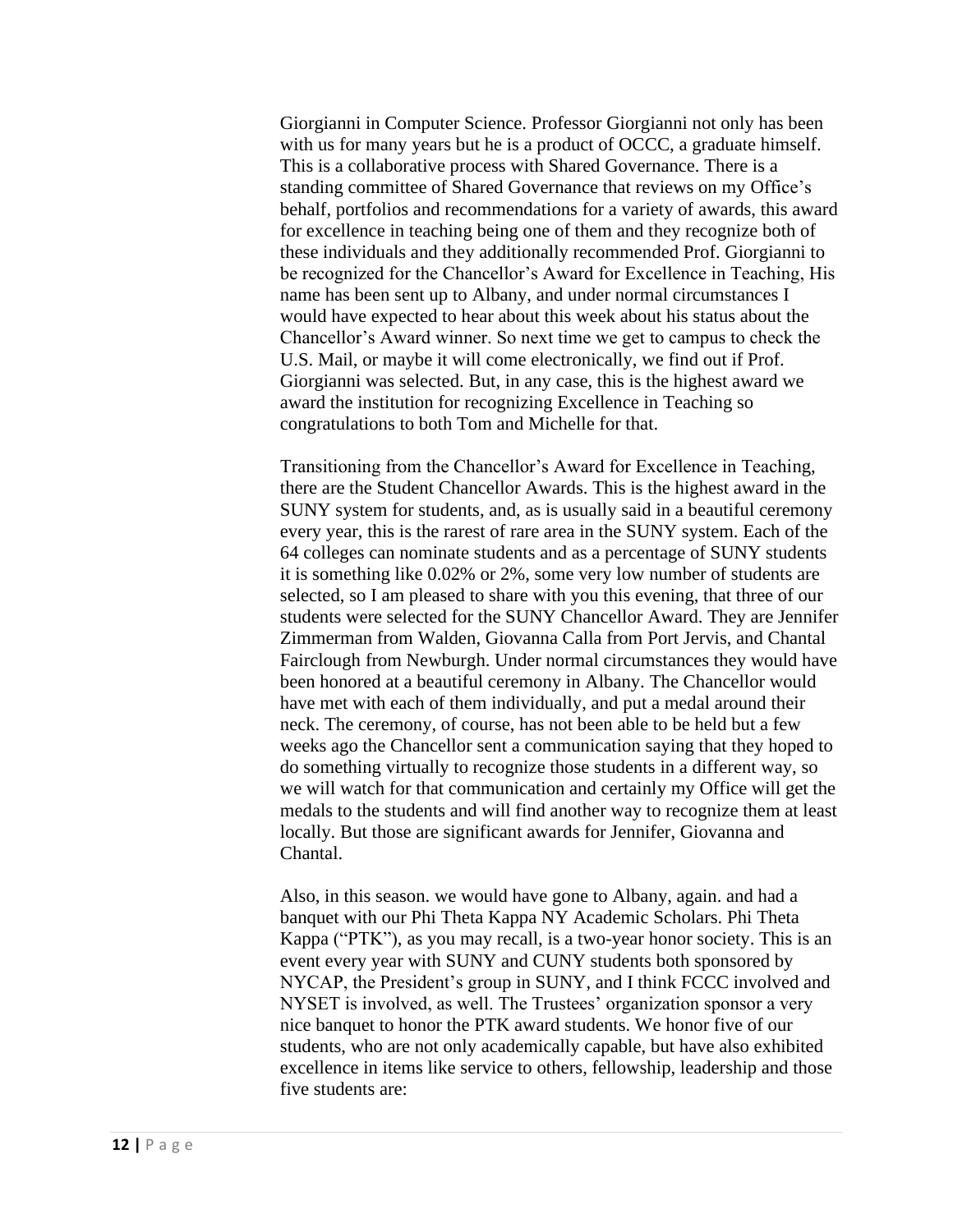Akua Andoh from Middletown Lilibeth Mendoza from Newburgh Nina Zylberberg from New Windsor Giovanna Calla from Port Jervis Jessica Vargetto from Newburgh So, the banquet, of course, was cancelled, unfortunately, and those students are recognized by Phi Theta Kappa and we will find another way to recognize them.

Part of our own work locally is, I know we talked with you a little bit about Commencement, but we also have a Convocation that we usually hold in May, as well, so we are looking for a way to virtualize our own Convocation Ceremony, as well. Maybe in conjunction with the virtualized Commencement on or about May 21<sup>st</sup> and that would certainly be a time to make sure that we honor these PTK students, as well as the Chancellor Award students to hold them up for special recognition in that season. Mike Albright certainly can send out Press Releases but these are among the disappointing parts of being at a distance and not being able to be with these students physically and celebrate with them the reasons for their celebration of excellence.

One more bit of good news, Phi Theta Kappa recognized an additional student named Nicholas Lukan, he has received a special scholarship to pay for the cost of his taking the pharmacy technician certification exam based on his excellence and participation in PTK. So that was some more good news.

But also in this President's Report, on a less happy note for me, I will briefly, in order to respect this person's wishes, I feel it is appropriate though to note what you already know that it is Linda Dauer's last full time day of service to this college after four years of being with us as our VP for Administration & Finance. I wrote down the first four words I thought of when I thought of Linda and they were: ethical, dedicated, intelligent and a role model. Linda, in working with the VP group, I cannot tell you how much I have learned from her, not only as a professional about financial matters and accountancy, but just learned. So, I am a better professional and a better human being from Linda being in my company. I think you now that she has taken a job opportunity with the National Association of College and University Business Officers, she is good enough that they snapped her up so that all other colleges and universities can learn from her. That will be her job with them, helping others learn from her – so, Linda, I am glad I cannot see you on the screen right now, I salute you, I am grateful and I know my closest colleagues are, too. We will miss you and I know you will remain connected with us here to help us see our budget through, but thank you for being with us, Linda, and that concludes my President's Report.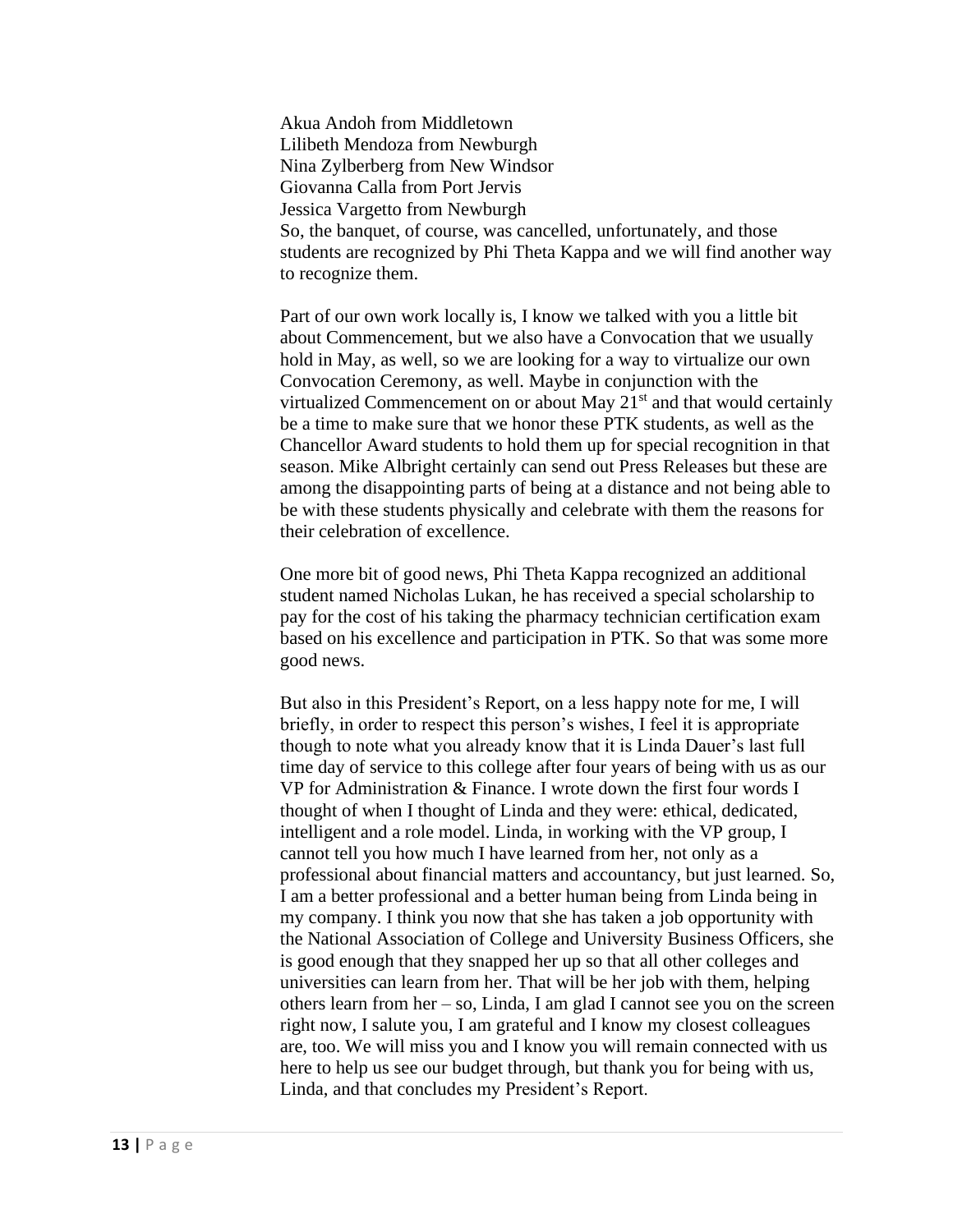|               | Trustee Hannes: It's Flo. I would like to add one thing, in a symbolic timely manner,<br>tonight would be the last night of Passover and it is celebrated by saying<br>prayers over, believe it or not, four glasses of wine, so I toast on behalf of<br>the Board, four glasses of wine to Linda until we can do it in person. |
|---------------|---------------------------------------------------------------------------------------------------------------------------------------------------------------------------------------------------------------------------------------------------------------------------------------------------------------------------------|
| Chorus:       | Hear, hear!                                                                                                                                                                                                                                                                                                                     |
| Chair Watson: | Thank you for that, Flo. Moving forward, the next up, is the Governance                                                                                                                                                                                                                                                         |

President, Paul Basinski. Hello, Paul.

# **C. REPORT OF THE COLLEGE GOVERNANCE SYSTEM (Paul Basinski)**

Paul Basinski: Thank you, Fred. As I have learned with many, many Zoom meetings, the last few weeks, the most important thing I can say to being my remarks this evening, is I am hopeful all of you can hear me  $-I$  am confident that Bill and Dana have done a great job with this connection. I want to say it's a pleasure to be with Fred and the other Trustees this evening from my home in PA, albeit virtually, I must extend wishes to all of the Trustees on behalf of Shared Governance, to your friends, to your families, for health and peace of mind in the midst of this global pandemic. Most fundamentally, be well, folks.

> My report, needless to say with all of the college operations occurring virtually, my main priority, as Governance President, the last month or so, has been maintaining continuity of operations with Shared Governance and SUNY Orange. So what can I tell the Trustees about that process? I can report that in spite of the COVID situation, governance operations continue to function as normally and smoothly as they can under these rather extraordinary conditions. For example, in the midst of our extended Spring Break, we held, on March  $26<sup>th</sup>$ , our first virtual Assembly in the history of SUNY Orange via Zoom, of course, and I must thank Mike Tharp and the IT Team, Bill and others for their assistance pulling off that exceptional meeting.

> I can tell the Trustees that at its peak, we had 225 of our members Zoom in, I can tell you that many of them quickly discovered the Chat function on Zoom and started zooming in questions to Dr. Young, myself, administration and those present, and that we were able to conduct a robust conversation in the midst of not being able to do it physically for the first time ever. So, of course, folks are already emailing me and saying "hey, can't we Zoom all of our Town Hall meetings to our members?" And I am saying that that might be a little bit premature ladies and gentlemen, but we will do so again. College Assembly will be this coming Monday 4/20 and once more it will be via the ubiquitous Zoom connection.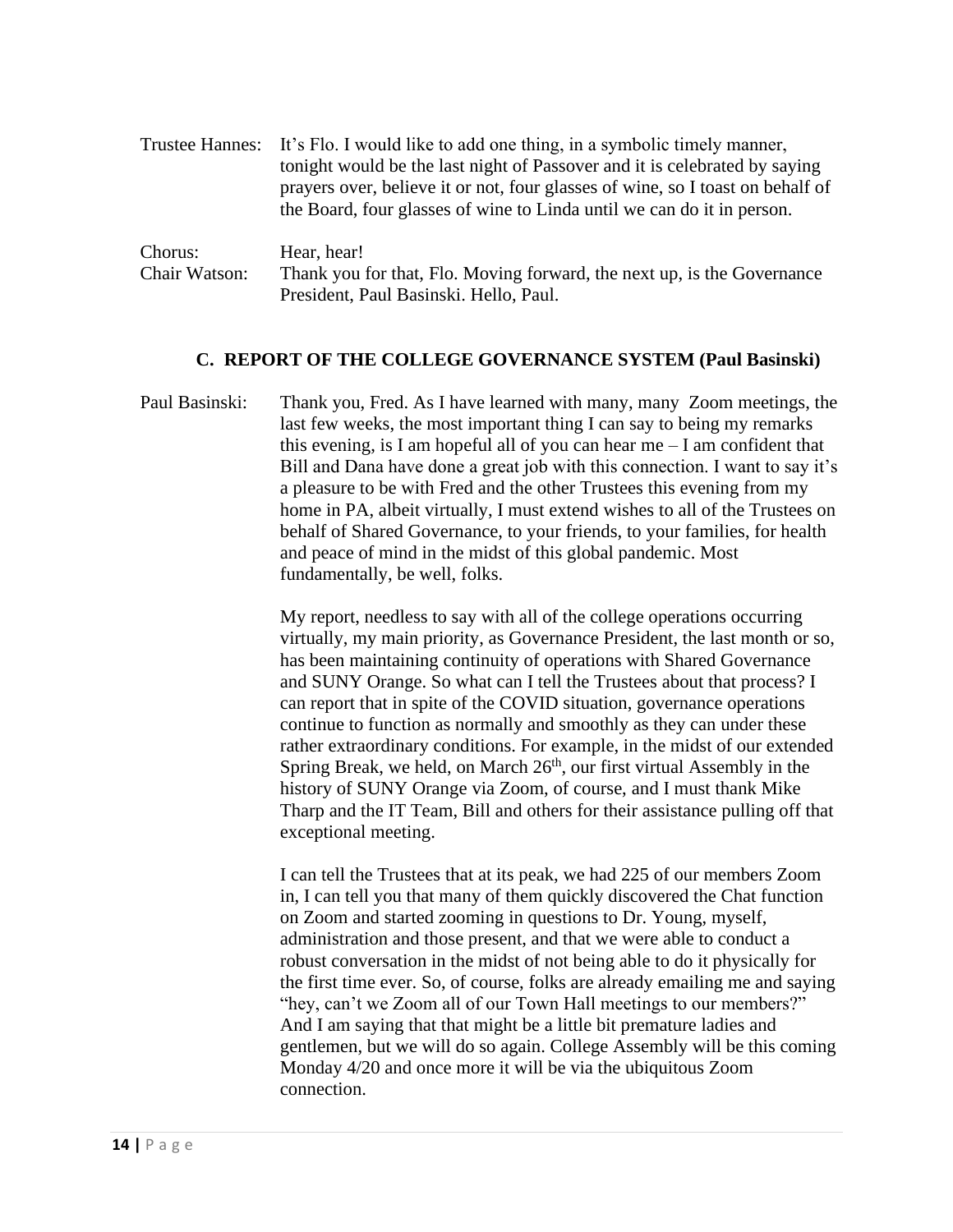I can tell you that the other main action in Governance Town involves our standing committees and they continue to meet including my Executive Committee who has now met twice, since we suspended most of physical operations on campus. We have submitted no less than 5 recommendations, important recommendations, to some large extent, to Dr. Young on various matters, for action through Administration. Clearly, we have given Administration as much additional time as they need to respond, to these recommendations, given the nature of the situation with COVID-19.

I can tell you very importantly, Trustees, that the Academic Policy Committee and its Chairs, who are respectively, Drs. Paradies and Quinn, have worked carefully with the VPAA and other members from Administration to approve modifications to College Academic Policies. There were imperative modifications that needed to be made with respect to withdrawal, incomplete and Pass/Fail grades to get us through this Spring term, under the conditions we are currently laboring with respect to remote learning. So that was a tremendous partnership and it worked very well in spite of the distance circumstances. I also want to report that Student Success Committee has just today sent along a set of recommendations re: a virtual commencement towards the end of May that we will work, if asked, with Student Services and other members of the College to honor our graduates and Shared Governance will do anything in its power to make sure that the students who have earned these degrees will receive, within the bounds of virtual reality, the proper commendations that all of them deserve for hard work well done. I must say quickly, that Curriculum Committee continues to receive and process requests for additions, revisions or changes to College Curricula that they process has not been abated nor slowed in spite of COVID and we have even asked our Social Committee to look into how we can do some virtual talent show before the end of this unusual Spring semester to boost morale in the midst of the COVID crisis. I, for one, would sit and listen to Chris Parker and some of these other extraordinary musicians perform a virtual concert for us. So, the bottom line is this, Trustees, Shared Governance is doing business and we will continue to conduct College business in the virtual mode as long as the College deems is necessary for the safety of students and employees of SUNY Orange for us to do so and I will say, lastly, that we have been careful to be there for each other, as well as in light of the emotional and psychological toll that this situation has taken on many faculty, staff and students, we remain a virtual community and I am tremendously proud for the work that our folks have done through Shared Governance on the part of the College, on behalf of SUNY Orange and that concludes my report, Fred Watson.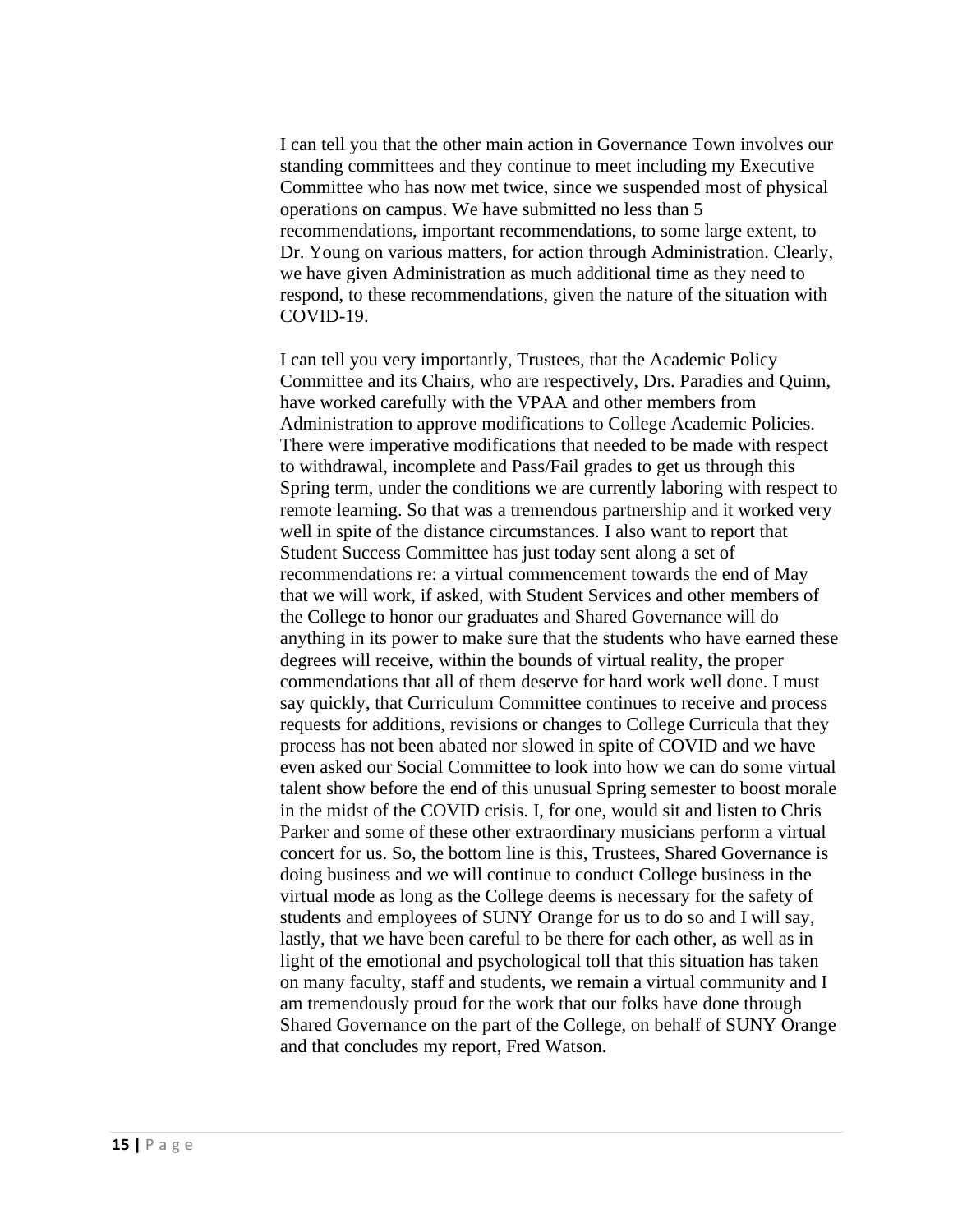| Trustee Martucci: Thank you, Paul. |                                                                                                                                                                                                                               |
|------------------------------------|-------------------------------------------------------------------------------------------------------------------------------------------------------------------------------------------------------------------------------|
| Chair Watson:                      | We thank you, Paul, for those comments $-$ I just have one quick question                                                                                                                                                     |
|                                    | for you to comment on – what are you hearing from the students? What                                                                                                                                                          |
|                                    | are they saying about distance learning?                                                                                                                                                                                      |
| Paul Basinksi:                     | Well, I'll be perfectly frank, the way Erika Hackman and her team put that<br>transition up and got together virtual modes from Zoom, synchronized<br>courses, all the way through utilizing our Blackboard distance learning |
|                                    | platform, Fred, was exceptional. We have had everything from technical                                                                                                                                                        |
|                                    | issues and hardware issues and I know administration, maybe Kris would                                                                                                                                                        |
|                                    | like to talk about the ways that has all been addressed, I can say that we                                                                                                                                                    |
|                                    | have done everything in our power to stay as connected as we can with the                                                                                                                                                     |
|                                    | students. That some of them are, to be perfectly frank, having more                                                                                                                                                           |
|                                    | difficulties learning in a virtual mode than others, but I think we are                                                                                                                                                       |
|                                    | making the best of a difficult situation and certainly, staying as connected                                                                                                                                                  |
|                                    | as we can with the students, not only in that classroom sense but I know<br>that Student Services and others are doing everything in their power to                                                                           |
|                                    | provide whatever additional support the students need at this difficult time                                                                                                                                                  |
|                                    | to get through the remainder of this extended and extraordinary Spring                                                                                                                                                        |
|                                    | term. We are doing our best, Fred.                                                                                                                                                                                            |
| Chair Watson:                      | Okay, Thank you. Has Aaliaya joined us?                                                                                                                                                                                       |
| Dana Salkowsky: Yes, Sir, she has. |                                                                                                                                                                                                                               |
| Chair Watson:                      | I would like to introduce our Student Trustee, Aaliaya Patterson. Welcome                                                                                                                                                     |
|                                    | Aaliaya.                                                                                                                                                                                                                      |
|                                    | Dana Salkowsky: I have unmuted her. I was told this was her. One moment, please.                                                                                                                                              |
| Chair Watson:                      | I am going to move on to College Association. We will come back to our                                                                                                                                                        |
|                                    | <b>Student Trustee.</b>                                                                                                                                                                                                       |
|                                    | Dana Salkowsky: I will unmute Mr. Cazzetta.                                                                                                                                                                                   |

### E. **REPORT OF COLLEGE ASSOCIATION** (Vinnie Cazzetta)

Chair Watson: Welcome, Vinnie, are you there? Vinnie Cazzetta: Yes, hello Trustees. I have a short College Association Report for you. We decided to postpone our April 1<sup>st</sup> Board Meeting and I am working with the Chair of our Board, Roger Pike, and we will reschedule that for some time in early May.

> The Bookstore has continued to operate via an online format. They are taking online orders and they are also working with students on rental returns in an online distance platform, providing them shipping labels and anything else they need, boxes, in order to get their rental returns back.

> With respect to the Lab School, the Lab School is also up and running. This decision was made to comply with the Governor's mandate, to keep daycare centers open, especially for the daycare centers who operate with families whose parents work in the emergency healthcare, EMTs, those essential personnel. So, the Morrison Lab School did have a couple of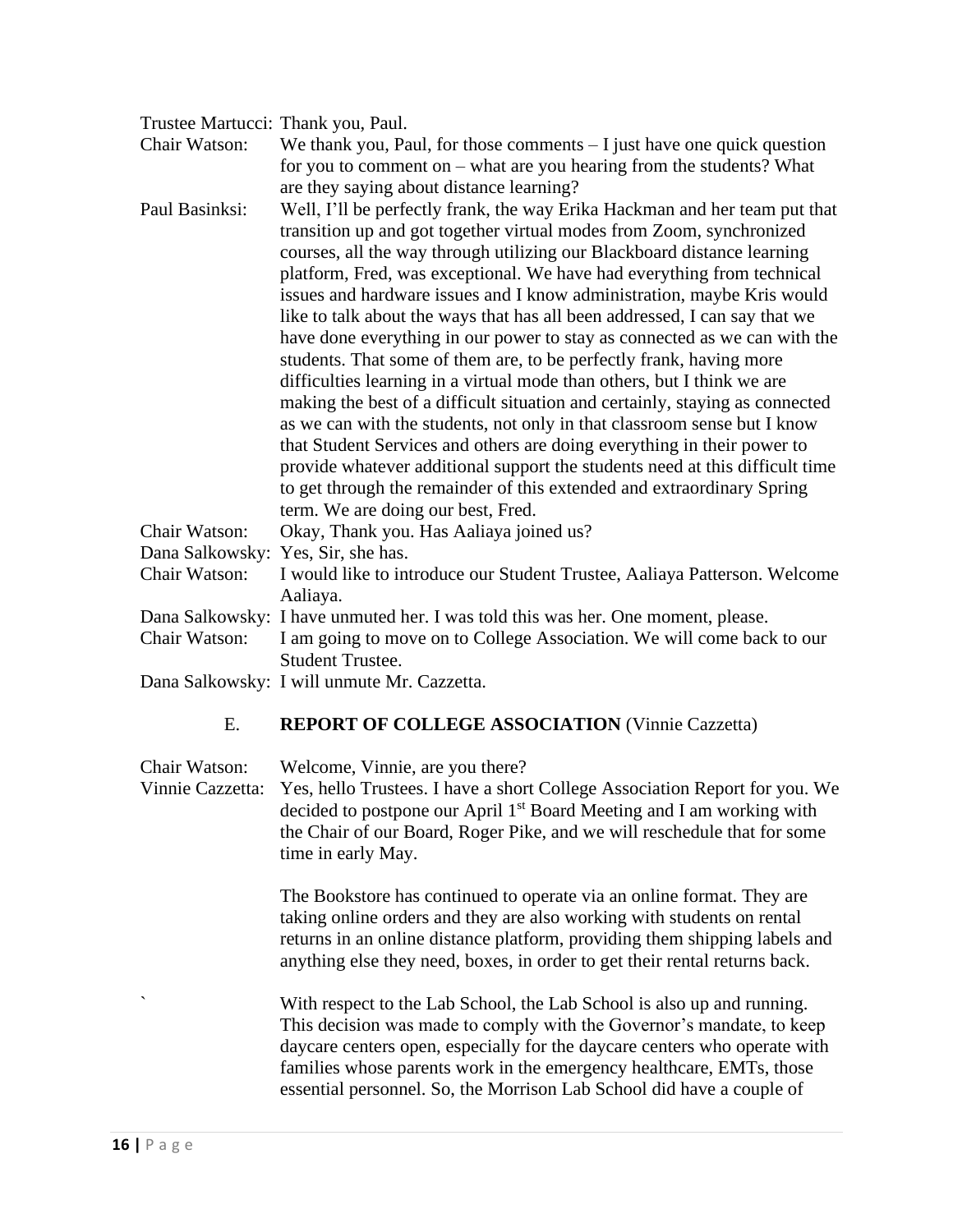|                                  | those parents who opted to send their children to the Morrison Lab School. |
|----------------------------------|----------------------------------------------------------------------------|
|                                  | We did not have any in Newburgh who fit those categories, who chose to     |
|                                  | access the Newburgh Lab School. And that concludes my report, unless       |
|                                  | there are any questions of me.                                             |
| Chair Watson:                    | Trustees?                                                                  |
| Trustee Murphy: Thank you.       |                                                                            |
|                                  | Trustee Martucci: Thank you, Vinnie.                                       |
| Vinnie Cazzetta: You're welcome. |                                                                            |
| Chair Watson:                    | Thanks for that report. Moving forward, I didn't see her but hopefully     |
|                                  | Dawn Ansbro is with us with her report.                                    |

### **F. REPORT OF THE FOUNDATION BOARD (Dawn Ansbro)**

Dawn Ansbro: Hi, how is everybody this evening? Here I am, it is wonderful that we can still do business in this way amidst all of these other strange circumstances. Thank you for having me – just some quick updates from the Foundation.

> We did cancel our March Board Meeting. It was kind of happening right at the time that all of the decisions regarding social distancing and off-site meetings were taking place so the Foundation Board felt, the full Board, did not meet in March. The Executive Committee has been meeting both in March and just this past Monday in April – so we continue to move forward with that.

> I did just want to update you guys a little bit on the events that the Foundation had been planning. As you know, we were planning a golf event for June 18<sup>th</sup> and our Leadership Event for October 23<sup>rd</sup>. We have actually decided to cancel golf entirely, at this point, and focus on Leadership. We think that it is our best chance for raising money. We are hearing from a lot of our corporate sponsors that they are either, those that have philanthropic dollars, that they are either moving them toward pandemic-related organizations or causes and then, of course, we have other corporate sponsors who are having to make some difficult decisions internally themselves about the possibility of laying off employees, so they are not in a position to give at this time. So we have just decided to lay low a little bit in terms of corporate sponsorship.

> We are actually calling all of our donors and alumni just to check in with people and make sure everybody is well, and if anybody is local, to see if they need anything. Just trying to keep those lines of communication open for everybody for future giving opportunities.

I do want to mention that Rich Rowley generously offered to sponsor 50 Chromebooks for the College, so if any of you have the chance to talk to Rich, I hope you will thank him, as well. Just as part of the technology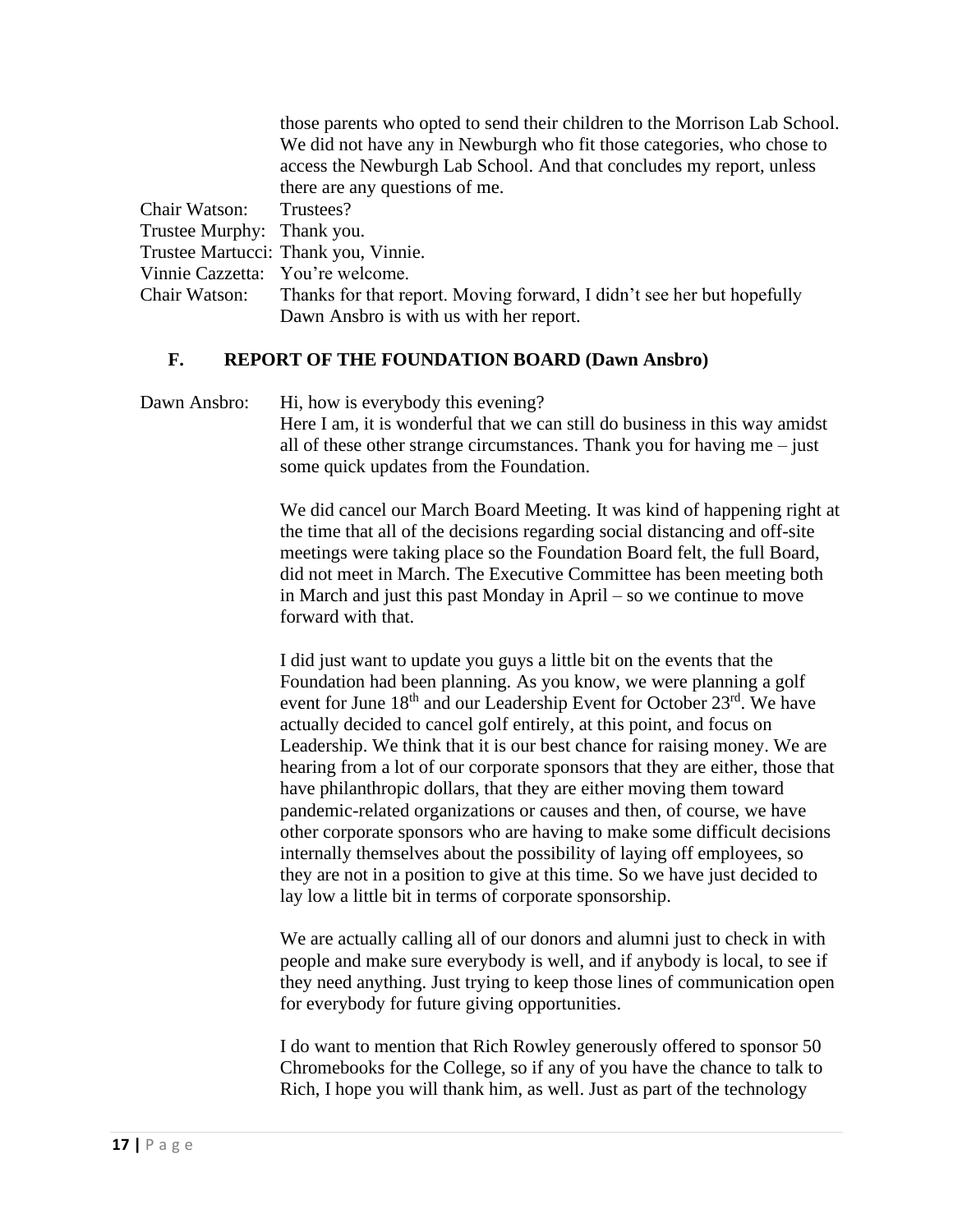|               | loaning program and we are also thankful to Rich for stepping up in that<br>way.                                                                                                                                                                                                                                                                                                                                                                                                                                                                                                                                                                                                                                                                                                                          |
|---------------|-----------------------------------------------------------------------------------------------------------------------------------------------------------------------------------------------------------------------------------------------------------------------------------------------------------------------------------------------------------------------------------------------------------------------------------------------------------------------------------------------------------------------------------------------------------------------------------------------------------------------------------------------------------------------------------------------------------------------------------------------------------------------------------------------------------|
|               | Alumni are working to look at virtual alumni events. Again, just in<br>keeping with trying to make sure that we are staying connected with<br>everyone, not losing touch with anybody and so, Jen is actually preparing<br>an alumni survey, as we speak, to find out how people want to stay<br>connected and what kinds of things they might be interested in<br>participating in virtually.                                                                                                                                                                                                                                                                                                                                                                                                            |
|               | We did move our Scholarship deadline to May $1st$ . Thank you to Shared<br>Governance and the College Scholarship Committee for working with us<br>to make that happen. We have, right now, 480 drafted scholarship<br>applications, 243 submitted, it is lower than I'd like to see, but I suspect<br>that a lot of that is due to the fact that our high school students are not in<br>school, and not connected with their guidance counselors, and then of<br>course, with everything else that is happening here. So we will do one last<br>push for scholarships. I know Sharon has been emailing anybody that has<br>a scholarship in draft mode to encourage them to get it completed before<br>the deadline. And that is my report. Does anybody have any questions?<br>Well, thank you so much. |
|               | Trustee Martucci: Thank you, Dawn.                                                                                                                                                                                                                                                                                                                                                                                                                                                                                                                                                                                                                                                                                                                                                                        |
| Chair Watson: | Thank you, Dawn. Okay next we are going to have a Special Report by<br>Linda Dauer. Linda, I too, as Kris said earlier, am grateful for your past<br>four years with us and I wish you a great deal of success in the CUBO and<br>I am sure they will be elated to have you there. So, we will miss you, but<br>before that, give us a report and tell us about our finances. Tell us what we                                                                                                                                                                                                                                                                                                                                                                                                             |

### G. **SPECIAL REPORT – 2020-21 BUDGET DRAFT** (Linda Dauer)

need to know.

Linda Dauer: If you would first grant me a little privilege, allow me to just speak for a moment here because Kris cheated there at the beginning, and then you also, Fred, because I was hoping to just slide out quietly. Thank you Kris and Fred for your kind words, I cannot tell you what an honor and a privilege it has been serving with Kris, Vinnie, Gerianne and Erika, what a great team to work with. We had plenty of challenges but a great team to work with and the Board of Trustees, thank you for your support for the time that I have been here. I have always felt well supported and appreciated by all of you. And I can't go without thanking the team behind me, I had such great people that worked in Administration and Finance in our division and I am just so thankful for each one of them. So thank you. Just let me have a minute, sigh, I think I am ready now Dana, oh I think I am going to share my screen.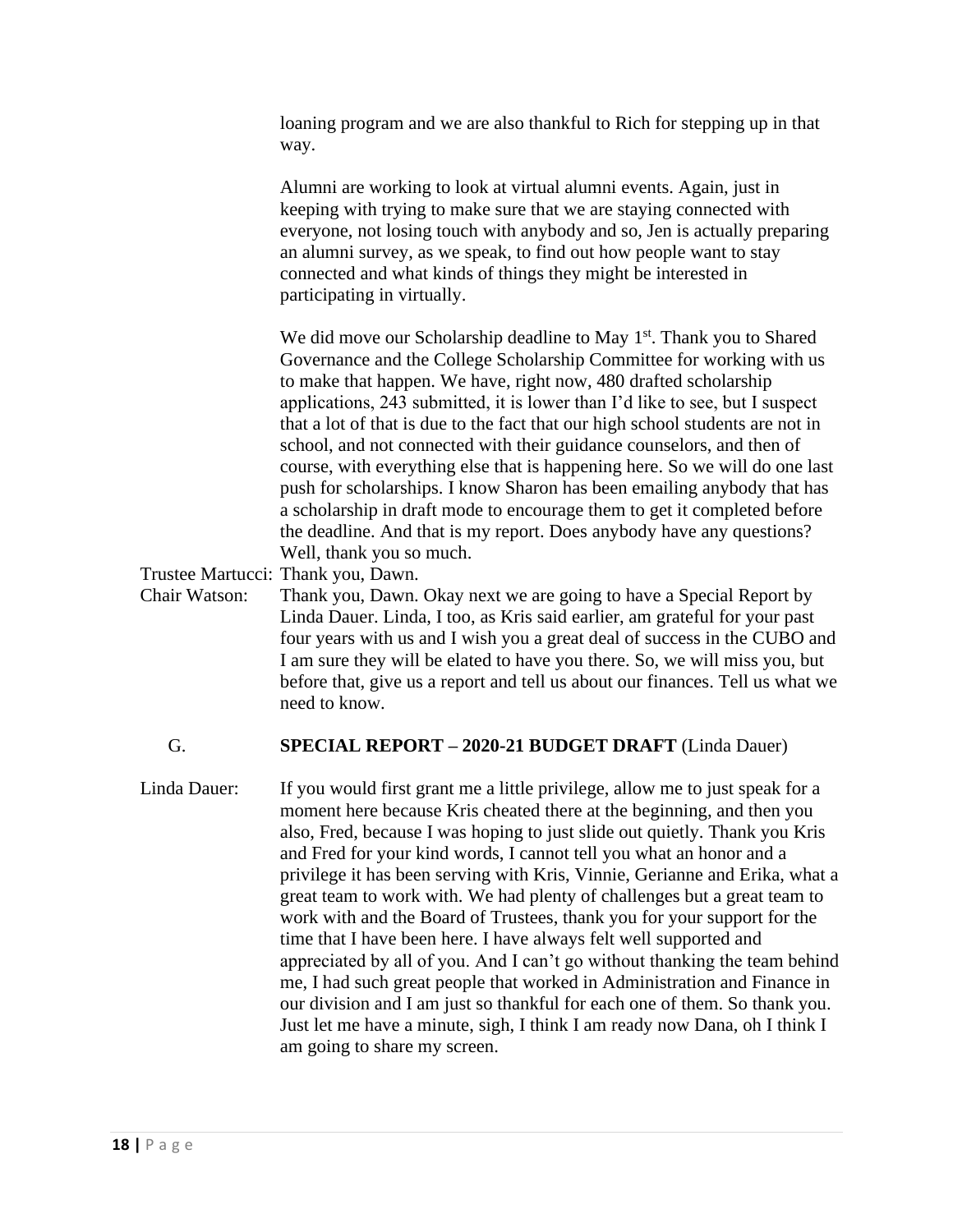Dana Salkowsky: Linda, you are all set.

Linda Dauer: Okay good. It's good to share the screen,

[Slide – AY 2020-21 Budget Prep Update]

Thank you for the opportunity to provide you with just a sneak peek into the current status of our academic year 2021 budget preparation. As a reminder, that the College's budget year goes from September 1<sup>st</sup> through August 31, 2021. I have to start to say that the budget preparation is always challenging but this particular year is proving to be even more so. At the moment, we really have no idea what the true impact of COVID-19 is going to be on our enrollment, our State Aid or our County Support. So, I just needed to put in a disclaimer before we even get started. The College will obviously do its best to create a balanced, realistic budget but COVID-19 has certainly thrown us some curve balls at the moment. Just to give you an idea of some of the Key Budget assumptions that we are using right now, we are assuming, first of all, that our enrollment will be flat to our current year projected and that number right now projected FTE which stands for "Full Time Equivalent" students is 4270. What you need to realize is this is 5% lower than our current year budget though while it is flat to the current year projected, but is 5% less than our current year budget. We did learn on April  $1<sup>st</sup>$  that our State Support – we were not going to get any increase per FTE because there is a three year weighted average calculation that is done with FTE that actually means that we would lose \$373,000 just because of that no dollar increase per FTE. The County Support we are assuming a 2% increase which would give up about \$380,000 obviously we still need to meet with our County partners and get approval for that 2% but for the budget assumption, that is what we have right now.

Tuition Rate – tonight the Board of Trustees is going to be voting on a tuition rate increase and the Administration has recommended a \$192 increase to our Tuition Rate, and on the next slide I will give you a few more details about that. There are fee increases that are also being voted on tonight. So those are the big revenue Key assumptions as far as the expense side. We do include in the budget preparation, the salaries, the increases per the Collective Bargaining Agreements. We do have a 6% increase in health insurance premiums that will be effective January 1, 2021. That is an assumption, hopefully it will be less, but at the moment we don't know what that will be. And then we look at the contracts. You know we know some known increases, some decreases, but the net effect is a \$50,000 increase in Contracts that is also included in this budget prep right now.

[Slide – Tuition Rates 5 Yr. Historical Data & Proposed]

This is just to give you some information on the tuition rates, just a point of information so that you can see where our tuition rates have been so you have 5 years of historical data and then on the far right the AY 2021. This is what is being proposed right now and what the Board of Trustees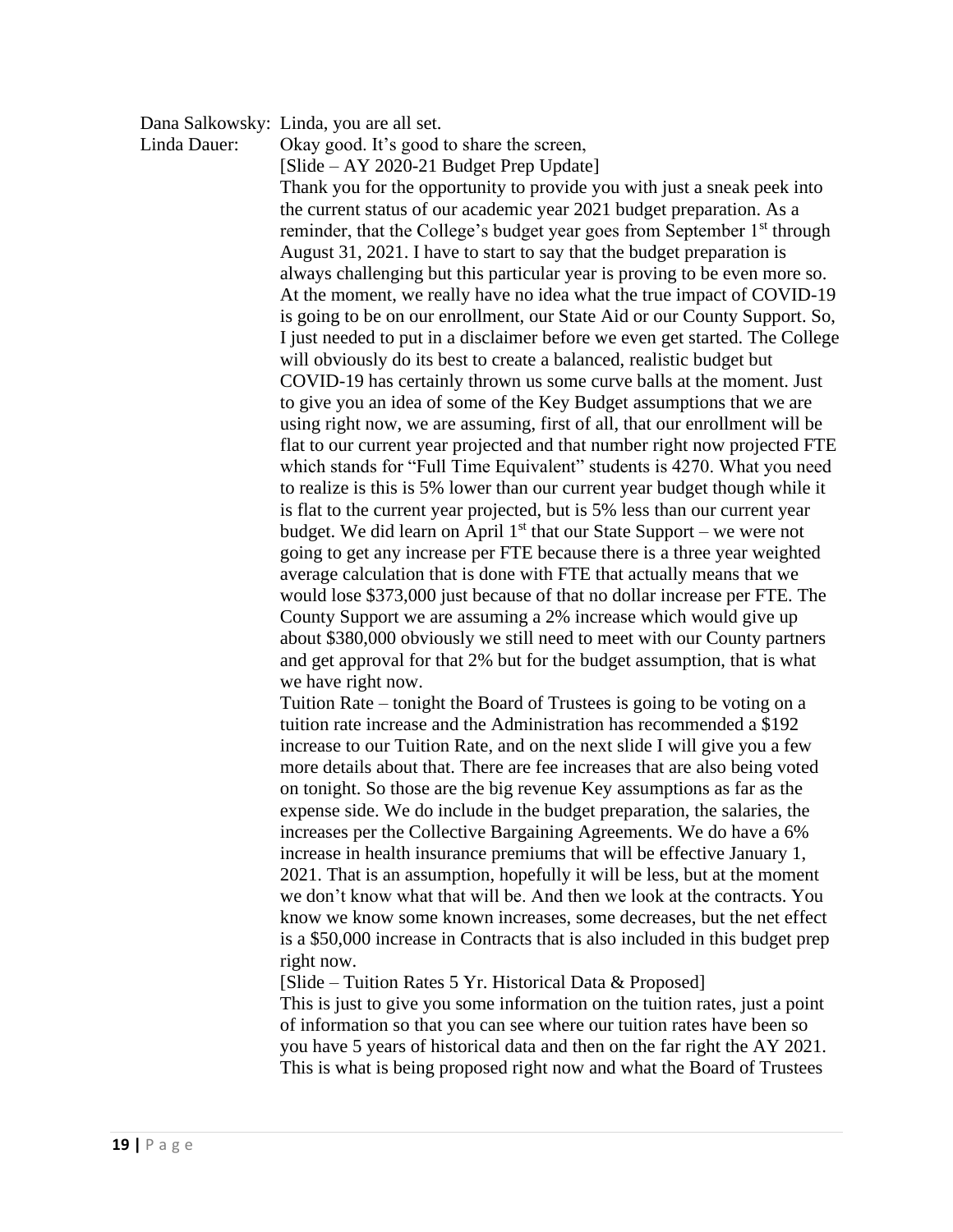will be voting on. The \$192 increase would bring our annual tuition rate to \$5,376 and that is a 3.7% increase over last year.

[Slide – Mandatory Fee Per Student – Annual]

I also mentioned that the Board of Trustees would be voting on fee increases. We haven't had any fee increases since I have been here which is almost 4 years – so I am not exactly sure when the last time we had an increase was. But currently, we are proposing the increases that would mean the students' mandatory fees for the year would increase from \$604 to \$718 so that is an annual increase of \$114.00. So looking at it by semester that would be \$57 increase for the Fall semester that is what they would be looking at.

[Slide – AY 2021 Budget Prep Outlook – Draft]

So, when you put these numbers, when you put tuition and fee increases into what we always call our Baseline Budget …

Well, let's go back to the Baseline Budget – if we didn't have any tuition increases or any fee increases and we kept our enrollment flat – with 4270 and we had the 2% increase which right now is an assumption from the County, we are looking at a shortfall of almost \$2.7 million (\$2,696,722). If we have the increase on tuition of \$192 and the increases for the fees that they will be voting on, with the flat enrollment, and all other things being the same, it would bring our shortfall to about \$1.5 million. And, I just want to point out again, that this is not the final. This is the current status of budget prep, obviously, when the College puts forward its budget next month to the Board of Trustees for approval and then to the County and then to the State, it has to be a balanced budget, meaning the revenues equal the expenses. So that means there is a big challenge right now to find \$1.5 million in an already tight budget, but that is the work that needs to be done.

[Slide – Next Steps]

So, the next steps – tonight the Board will vote on tuition and fee rates, the College will continue to work on budget balancing strategies as an ongoing process because we have to balance the budget; in the meantime, the PBIE, which stands for Planning and Budgeting for Institutional Effectiveness, which is a Shared Governance Committee, has been working on a report that they will give to the Administration. This report that they will give us is a result of an extensive campus-wide planning, budgeting and prioritization process that serves as a critical data point in both budget decision making and also helps us to find the best ways to use any kind of grant money that we get or also when we receive Foundation gifts, it gives us an idea on the best, greatest needs of the College and where they can be best used. So, we look forward to that report, that should be coming soon from the PBIE, the Board next month will approve the budget, in the meantime there will also be County Committee meetings going on where we can share where we are with the budget and hopefully get their support for the 2% that we are looking for and in the meantime the Budget Booklet will be created. It will go to the County and the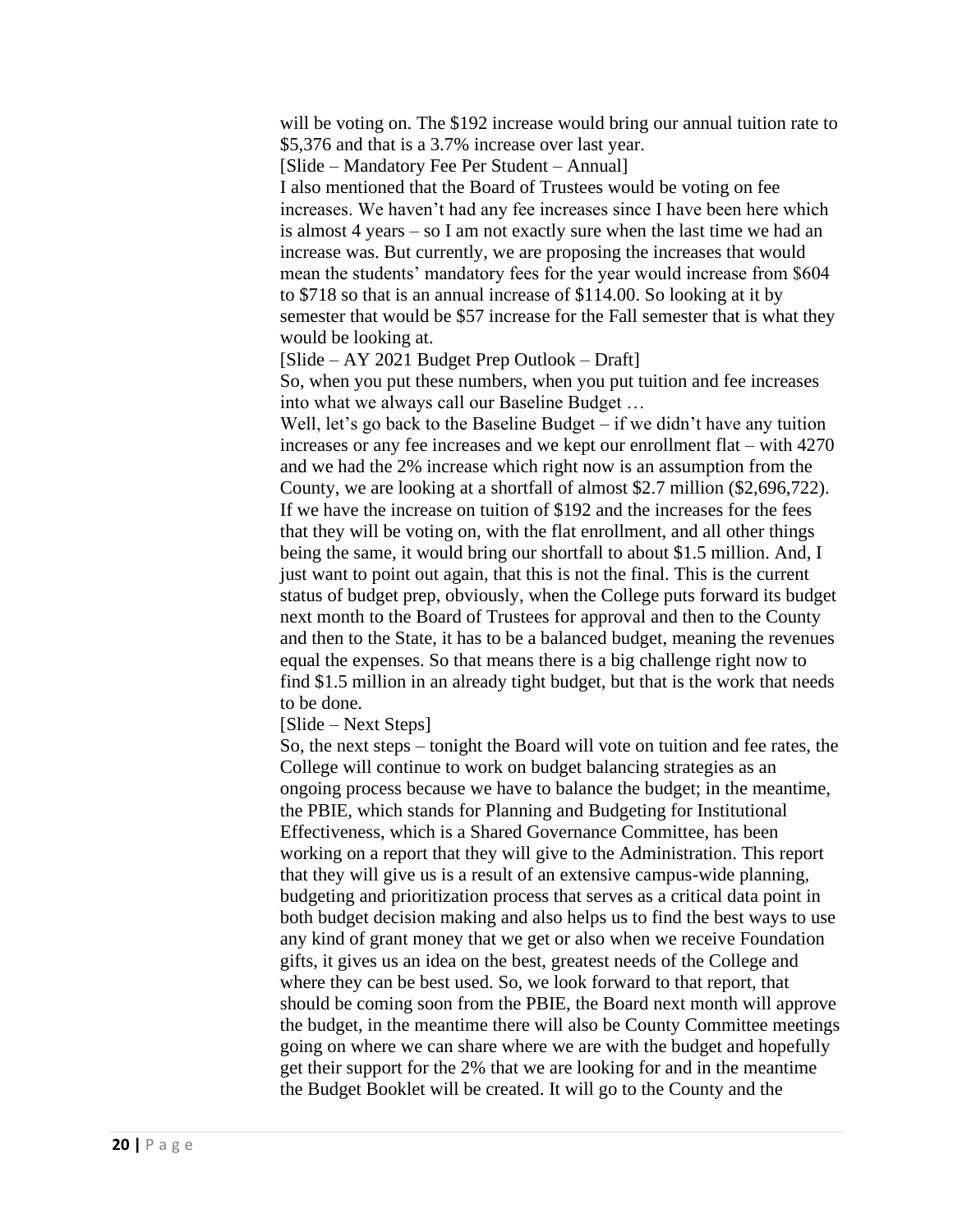|                        | County auditors so that they can have their full legislative vote either at                    |
|------------------------|------------------------------------------------------------------------------------------------|
|                        | the end of July or beginning of August. And then in September, we                              |
|                        | always do a Campus Communication that lets folks know what the budget                          |
|                        | looks like and the PBIE Report, their prioritization, their recommendations                    |
|                        | $-$ were they able to be funded? $-$ and if so, how?                                           |
|                        | So, that is a brief and quick update on where we are with Budget prep and                      |
|                        | if you have any questions, I would be happy to entertain them.                                 |
| Chair Watson:          | We thank you for that report.                                                                  |
| <b>Trustee Hannes:</b> | Good Luck.                                                                                     |
| Linda Dauer:           | Thank you very much.                                                                           |
| Chair Watson:          | One more Report, Student Trustee Aaliaya Patterson. Aaliaya? Are you                           |
|                        | out there?                                                                                     |
|                        |                                                                                                |
|                        | Dana Salkowsky: Sir, I have asked her to unmute and start her rReport but we are not getting   |
|                        | a response.                                                                                    |
| Chair Watson:          | Thank you, Dana. We will move forward. If you see her unmuting, you<br>will let us know.       |
|                        | Dana Salkowsky: I will let you know.                                                           |
| Chair Watson:          | Moving forward. I am going to deviate from the agenda, just a bit, and I                       |
|                        | would like for Gerianne Brusati to be unmuted and allow her to have                            |
|                        | comments to the trustees of anything she wishes.                                               |
|                        | Gerianne Brusati: Hi folks, this seems a little bit odd but I'm getting to be a real Zoom pro, |
|                        | so Fred, I guess what I would like to talk about for a quick minute and                        |
|                        | thank you for the opportunity, is to let you know how students are doing                       |
|                        | and how Student Services is doing. So, all of our Admissions folks are                         |
|                        | online working virtually. The same is true in Financial Aid and Student                        |
|                        | Services in terms of our Enrollment Specialists, etc. We have some folks                       |
|                        | who are considered "essential" who are going in to the office just to keep                     |
|                        | mail moving, but our Advisors are working with students, our staff is                          |
|                        | working with students and I'm not going to lie to you, our students are not                    |
|                        |                                                                                                |
|                        | all having a great time as you might expect. We sent out an announcement                       |
|                        | for our Student Emergency Fund and within probably 3 days we have                              |
|                        | almost 80 applications. Students who have lost jobs, students who are                          |
|                        | waiting for unemployment, students who are having challenges just facing                       |
|                        | the situation we are in right now. And I should also say, because I think                      |
|                        | this is pretty impressive, our personal counselor, Maureen Flaherty, has                       |
|                        | been, from the day we went off campus and started working remotely, has                        |
|                        | produced a video on stress management and dealing with a crisis situation                      |
|                        | that we have been sending to students. She also has been having                                |
|                        | counseling sessions with students either by Zoom, by telephone, etc. So                        |
|                        | our faculty have been referring students who might be in trouble as we                         |
|                        | hear about students who are experiencing some difficulties, we are putting                     |
|                        | them in touch with her. And what I will say, all of the students I have                        |
|                        | spoken to are so grateful for their faculty, for the College, for just having                  |
|                        | somebody to talk to and knowing they are a part of our community. So                           |
|                        | that has been pretty uplifting in a situation and a time that feels a little                   |
|                        | down on some days. They are a pretty resilient group and starting next                         |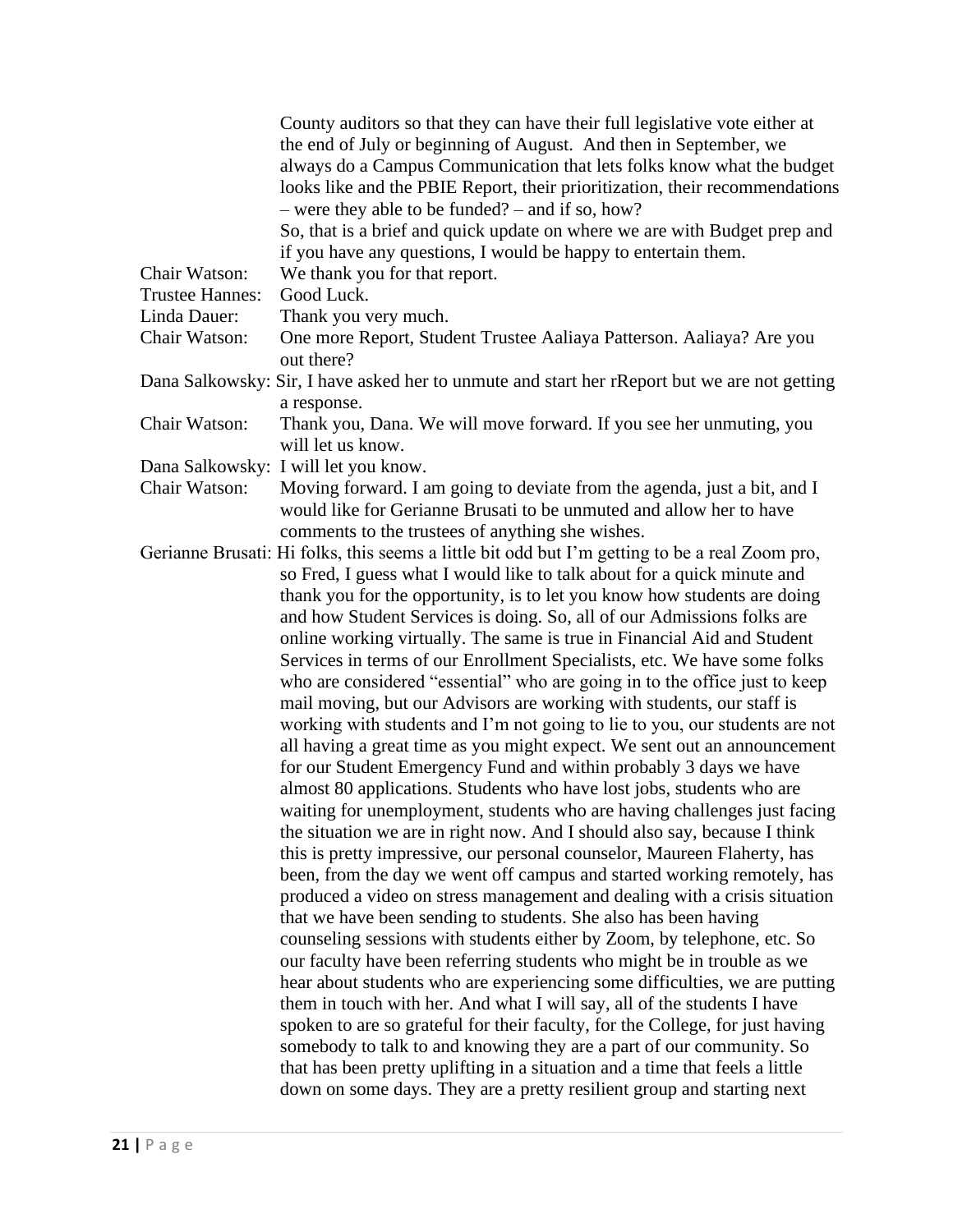|                                   | week, we will be doing Care Calls just checking in with students. We                        |
|-----------------------------------|---------------------------------------------------------------------------------------------|
|                                   | started Fall registration on Monday so by next week we should have some                     |
|                                   | comparative data and we do have students who are registering so they are                    |
|                                   | looking past the situation we are in today and that's a good thing.                         |
| Trustee Vacca:                    | Are we seeing a lot of activity in the Food Pantry?                                         |
|                                   | Gerianne Brusati: What we have been doing is, up until now, we have been doing referrals to |
|                                   | the Hudson Valley Food Bank and we have a staff person going in                             |
|                                   | tomorrow and Friday to pack up Grab & Go bags because our sense if $-$                      |
|                                   | let's just get rid of the food, I don't mean it that way, let's just distribute             |
|                                   | the food that we have so that it is not sitting waiting for students to come                |
|                                   | back to campus. We have done it with laptops, so we know that we can                        |
|                                   | arrange this 'first come, first served' and we will just move as much of it                 |
|                                   | as we can.                                                                                  |
| Chair Watson:                     | Thank you very much, Gerianne.                                                              |
| Gerianne Brusati: You're welcome. |                                                                                             |

# **IV. NEW BUSINESS**

| Chair Watson:   | Okay, next Order of Business is New Business. The Trustees have<br>received two Resolutions – Resolution #3 and Resolution #4 in their<br>packets – I am going to read the Resolution, then we are going to have a<br>roll call vote of the Trustees on each Resolution.<br><b>Orange County Community College</b><br><b>Board of Trustees</b><br>Resolution to Set Tuition. Academic Year 2020-21 |
|-----------------|----------------------------------------------------------------------------------------------------------------------------------------------------------------------------------------------------------------------------------------------------------------------------------------------------------------------------------------------------------------------------------------------------|
|                 | <b>WHEREAS, Orange County Community College is dedicated to</b><br>providing high-quality and accessible education for credit students; now,                                                                                                                                                                                                                                                       |
|                 | <b>THEREFORE, be it Resolved, that the Orange County Community</b><br>College Board of Trustees has reviewed and hereby approves an annual<br>full time student tuition of \$5,376 for the academic year 20-21, and a part<br>time per-credit student tuition rate of \$224 for academic year 2020-21.                                                                                             |
|                 | You have heard Resolution #3, what is your pleasure? The Chair will<br>entertain a motion.                                                                                                                                                                                                                                                                                                         |
|                 | Trustee Martucci:<br>So moved, this is Ralph.<br>Trustee Weddell:<br>Second.                                                                                                                                                                                                                                                                                                                       |
| Chair Watson:   | It has been moved and properly seconded, that we approved the<br>Resolution. We'd like to take a roll call vote. Secretary Murray? Are you<br>there?                                                                                                                                                                                                                                               |
| Carol Murray:   | Yes, I am. Okay so, Chair Watson?                                                                                                                                                                                                                                                                                                                                                                  |
| Chair Watson:   | Yes.                                                                                                                                                                                                                                                                                                                                                                                               |
| Carol Murray:   | Trustee Murphy?                                                                                                                                                                                                                                                                                                                                                                                    |
| Trustee Murphy: | Yes.                                                                                                                                                                                                                                                                                                                                                                                               |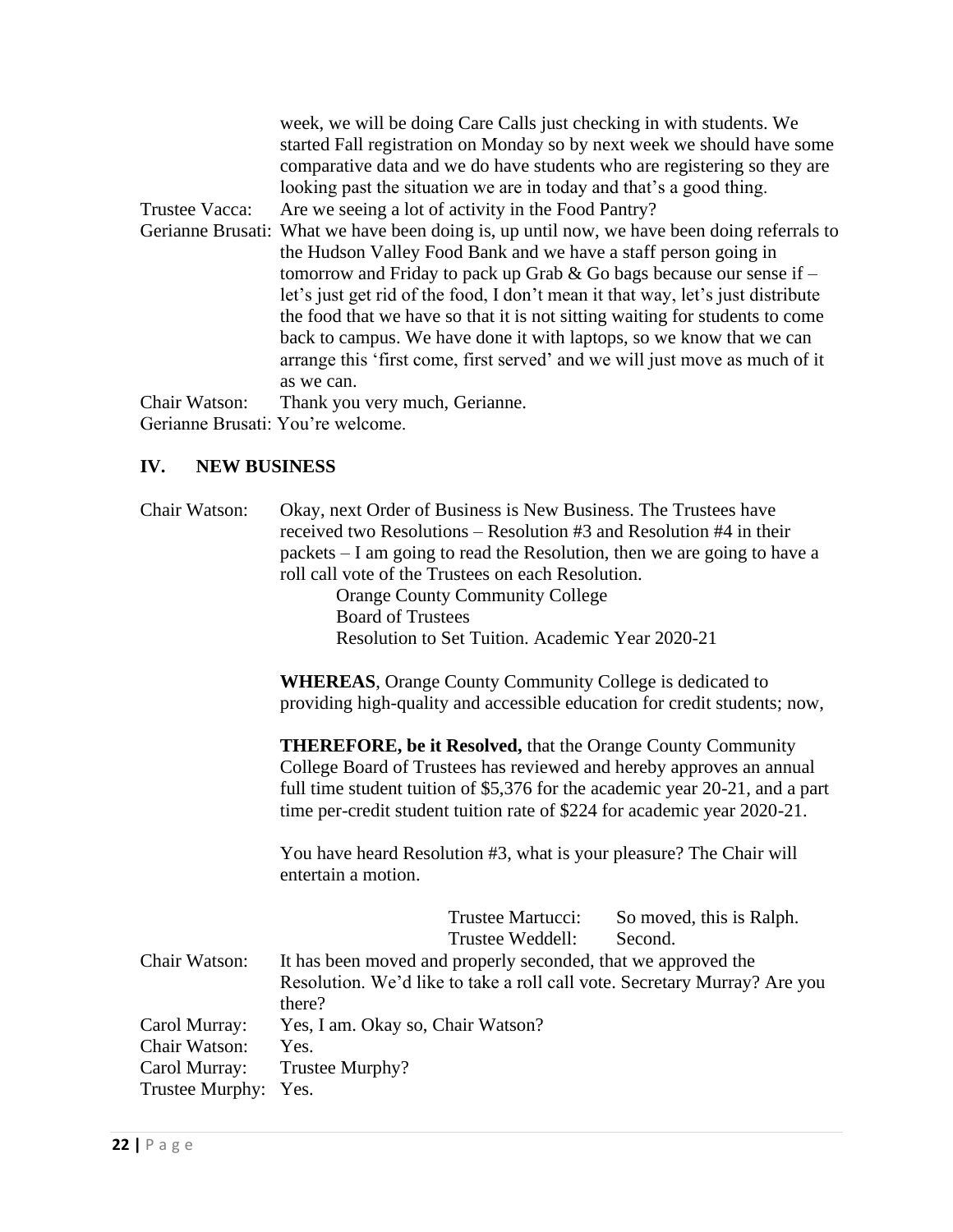| Carol Murray:          | Thomas Hunter?                                                                                                                                                                                |
|------------------------|-----------------------------------------------------------------------------------------------------------------------------------------------------------------------------------------------|
| Trustee Hunter:        | Yes.                                                                                                                                                                                          |
| Carol Murray:          | Trustee Hannes?                                                                                                                                                                               |
| <b>Trustee Hannes:</b> | Yes.                                                                                                                                                                                          |
| Carol Murray:          | Trustee Martucci?                                                                                                                                                                             |
| Trustee Martucci: Yes. |                                                                                                                                                                                               |
| Carol Murray:          | Trustee Weddell?                                                                                                                                                                              |
| Trustee Weddell: Yes.  |                                                                                                                                                                                               |
| Carol Murray:          | Trustee Vacca?                                                                                                                                                                                |
| Trustee Vacca:         | Yes.                                                                                                                                                                                          |
| Carol Murray:          | Trustee Patterson? Are you here? Doesn't seem so, so that would be it, all<br>in favor?                                                                                                       |
| Chorus:                | Aye.                                                                                                                                                                                          |
| Chair Watson:          | Alright. There are 7 Yes votes, motion to approve Resolution #3 2020-21<br>is approved.                                                                                                       |
|                        | Next Resolution, Orange County Community College Board of Trustees,                                                                                                                           |
|                        | Resolution to Set Student Fees. Academic Year 2020-21                                                                                                                                         |
|                        | <b>WHEREAS, Orange County Community College is dedicated to</b><br>providing high-quality and accessible education and enrichment<br>opportunities for credit students; now                   |
|                        | <b>THEREFORE, be it Resolved, that the Orange County Community</b><br>College Board of Trustees has reviewed and hereby approves the student<br>fee schedule below for academic year 2020-21. |
|                        | Alright, I will read the mandatory fee. The fee amount and the amount per<br>semester.                                                                                                        |
|                        | Student Activity fee amount \$6 per credit, \$72 per semester based on a 12<br>credit semester.                                                                                               |
|                        | Technology fee amount \$17 per credit, \$204 per semester based on 12<br>credits.                                                                                                             |
|                        | Cultural Affairs \$17 per semester                                                                                                                                                            |
|                        | Parking and Transportation \$18 per semester                                                                                                                                                  |
|                        | Academic Support \$48 per semester                                                                                                                                                            |
|                        | Non-mandatory fees – New Student Fee amount $$175 - this$ is a one-time<br>payment only.                                                                                                      |
|                        | Health Professions \$178 per semester                                                                                                                                                         |
|                        | Lab Fees \$43 per lab and this assumed one lab per semester                                                                                                                                   |
|                        | You have heard Resolution #4, what is your pleasure? The Chair will<br>entertain a motion.                                                                                                    |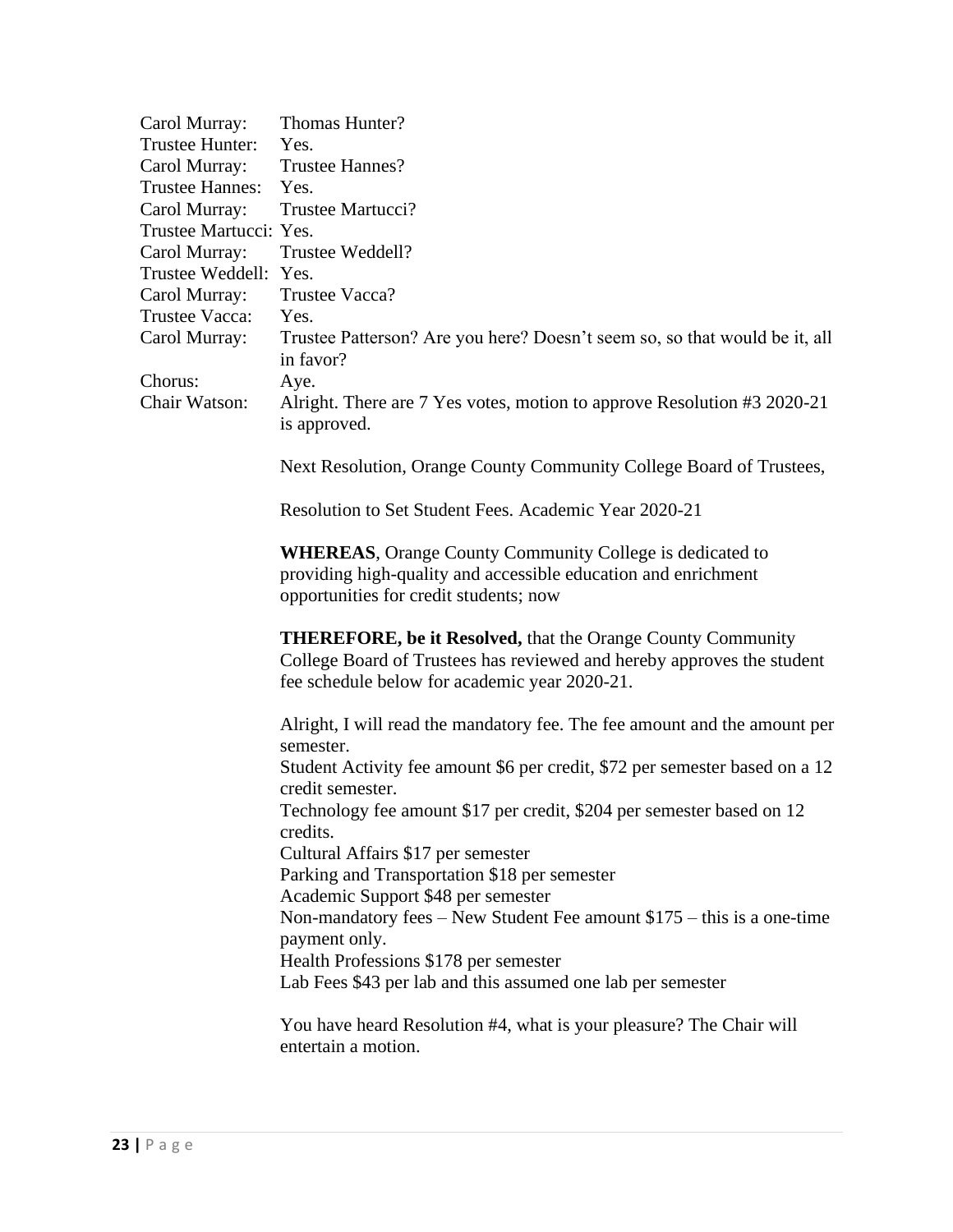So it was moved by Trustee Martucci and seconded by Trustee Murphy.

So, it has been moved and properly seconded…

|                        | Trustee Martucci: Fred, I believe that was Tom Weddell who moved the motion. |  |  |  |
|------------------------|------------------------------------------------------------------------------|--|--|--|
| <b>Chair Watson:</b>   | Is that correct:                                                             |  |  |  |
| Trustee Vacca:         | I moved the motion, it's Bill.                                               |  |  |  |
| Chair Watson:          | Sorry, Bill. Trustee Vacca moved and the second was from Trustee             |  |  |  |
|                        | Murphy. Secretary Murray do the roll call.                                   |  |  |  |
| Carol Murray:          | Sure, Chair Watson?                                                          |  |  |  |
| <b>Chair Watson:</b>   | Yes.                                                                         |  |  |  |
| Carol Murray:          | Trustee Murphy?                                                              |  |  |  |
| Trustee Murphy:        | Yes.                                                                         |  |  |  |
| Carol Murray:          | Thomas Hunter?                                                               |  |  |  |
| Trustee Hunter:        | Yes.                                                                         |  |  |  |
| Carol Murray:          | <b>Trustee Hannes?</b>                                                       |  |  |  |
| <b>Trustee Hannes:</b> | Yes.                                                                         |  |  |  |
| Carol Murray:          | Trustee Martucci?                                                            |  |  |  |
| Trustee Martucci: Yes. |                                                                              |  |  |  |
| Carol Murray:          | Trustee Weddell?                                                             |  |  |  |
| Trustee Weddell:       | Yes.                                                                         |  |  |  |
| Carol Murray:          | Trustee Vacca?                                                               |  |  |  |
| Trustee Vacca:         | Yes.                                                                         |  |  |  |
| Carol Murray:          | Trustee Patterson? Not sure if you're there, so we had seven votes Yes.      |  |  |  |
| Chair Watson:          | Alright. Motion carries. Resolution #4 is approved. Thank you, Trustees.     |  |  |  |
|                        | OK, there is nothing else under New Business, any trustee have any new       |  |  |  |
|                        | business they would like to introduce at this point?                         |  |  |  |
| <b>Trustee Hannes:</b> | I would like, it's Flo, and I would like to publically once again, we've     |  |  |  |
|                        | done it in private sessions, extend the most incredible gratitude to         |  |  |  |
|                        | President Young and her VPs and entire staff for weathering our College      |  |  |  |
|                        | through this incredibly turbulent storm and Paul confirmed what we have      |  |  |  |
|                        | been hearing, how smoothly it went. It may seem like it went smoothly to     |  |  |  |
|                        | the world at large but we all know what it took to pull this smoothness off. |  |  |  |
|                        | So, thank you, all of you.                                                   |  |  |  |
| Chair Watson:          | Thank you, Trustee Hannes for those commendations. Moving forward            |  |  |  |

#### **V. OLD BUSINESS**

Chair Watson: We will have a report from the Enrollment Task Force, Trustee Weddell. Trustee Weddell: Unfortunately, because of COVID, we have not had a chance to meet and it's been a little bit tricky. We are going to try and set something up with Gerianne Brusati and the Guidance Counselors but the schools have not been in so it is a little tough to figure out what we are going to do next. That will probably happen next week or the week after that. Gerianne and I have to get together on that. That's kinda where we're at right now.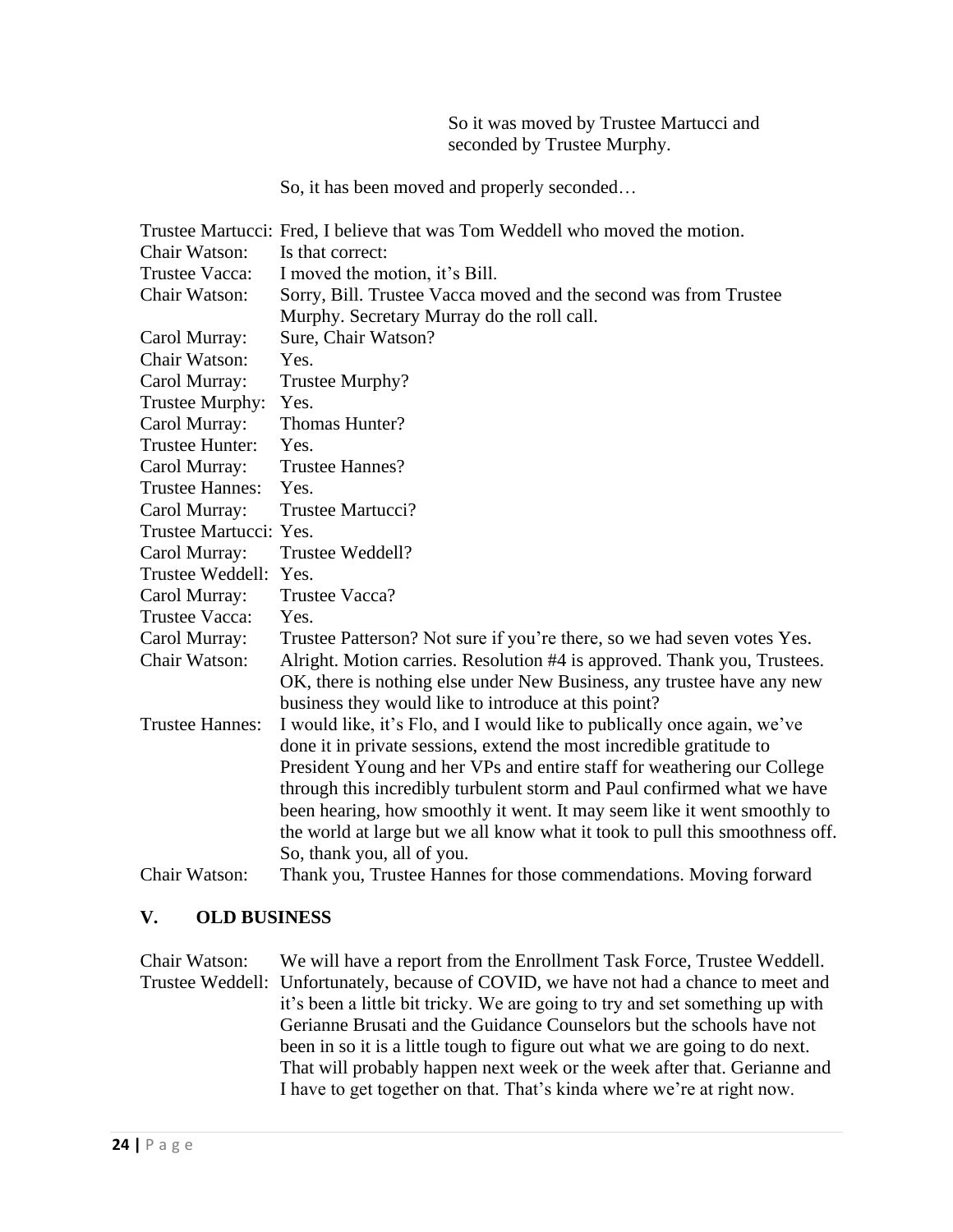Chair Watson: OK, we thank you for that report. In the future, I think we should invite all of the trustees. If we are going to have Zoom calls for the Enrollment Task Force, to sit in on – I know we had discussed some sub-committees, but we might be able to have some added energy for our Enrollment Task Force from all of the trustees. Just be good to have them notified when our calls or meetings are going to take place.

Trustee Weddell: Sure, that's fine.

# **VI. CHAIRMAN'S COMMENTS**

Chair Watson: Alright, under the Chairman's Comments, my first comment is there was a scheduled meeting of NYCCT this weekend, April 18<sup>th</sup> that has been cancelled. Their annual Board Meeting will be moved to August 1, 2020. There was one other thing, we had a joint dinner planned with the Foundation – until further notice that joint dinner is postponed, as well.

> Before we move into our Committee Report, I just wanted to ask Dr. Young, Dr. Young? I believe we lost a member of our college community, and I just wanted you to take a moment and mention that during this meeting, to the trustees.

President Young: Yeah, I'll carefully do this because I don't believe the family gave us permission to share the name publically. Usually, our protocol is to wait on family permissions to share with our active employees and the larger community that someone has passed, but we did lose, that we know, how do we? Say, through 'social media' that there is a member, an adjunct faculty member, an active faculty member that passed away in the past several days who was a long-time faculty member with a long connection to the College, so just in this public forum I want to be sensitive to not say the name. This would be someone who is known probably to many in the audience tonight. So maybe, in a more private setting, I can share the name but those who know, would be saddened to learn of this, so when we say that current events are impacting us all, we feel it in our community. That was one of the first real stings to us as part of our family. Chair Watson: We thank you for that. You'll see that the trustees are advised when the time is correct.

Alright, we will move on to our Committee Reports.

# **VII. COMMITTEE REPORTS AND/OR RECOMMENDATIONS**

Chair Watson: Trustee Murphy? Are you out there and do you have a report? Trustee Murphy: Yes, thank you. I hope I can be heard. Thank you. This a meeting and a report from the Academic and Student Services Committee. It was, obviously, the meeting was held and the report was given prior to the pandemic and so I do want to share just a couple of thoughts before I give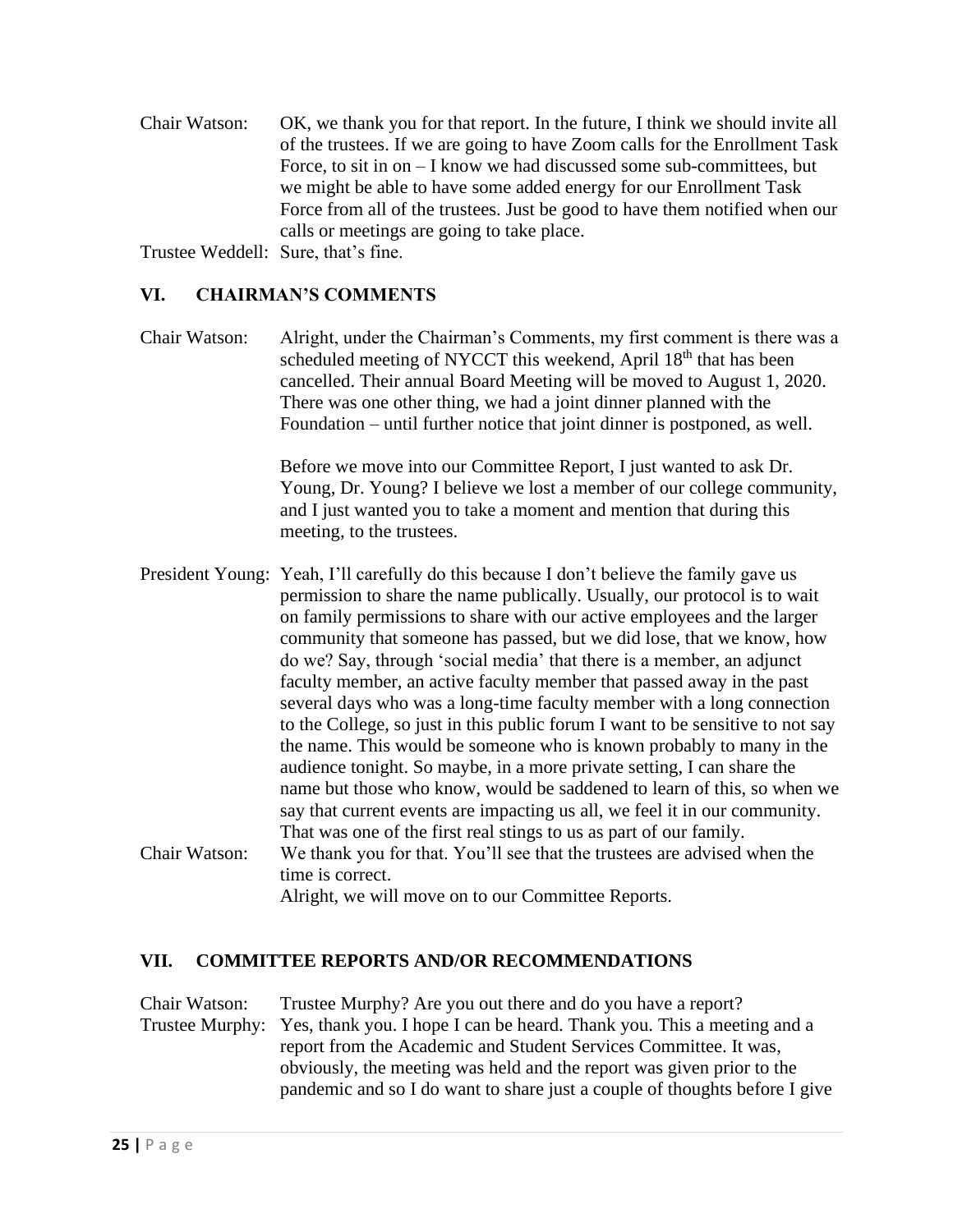you the information that was received at the meeting. I studied for my doctoral degree at the Theological School at Drew University in Madison, New Jersey and I was reminded, the Dean stood up for a presentation one time, and there was a moment of silence, and then said, I just want to report that the world has come to an end. Everyone woke up – that time – but I think it's truly what we have experienced. A world, I was thinking when preparing this, the world that existed when I was meeting and we were reporting on this was so extraordinarily different. I just want to repeat it and affirm again having 6,000 students successfully involved in online learning – mammoth, mammoth enterprise and I think it just says everything about the quality of the dedication of this College. I have created one online curriculum and I know the extraordinary amount of work this involved and we're saying that it was done in a matter of days believe me I know, that there were weekend days and Spring Break days and an extraordinary commitment of time. I heard from a neighbor this week that a faculty member of SUNY Orange spent 14 hours online one day this week and I realize and I hope that everyone understands that it is the delivery of information, without question, but as has been described, but it's also the few minutes when the lab is finished or the class is over it is the extraordinary outreach and compassion for students that makes me very, very proud to be a part of this enterprise. So tonight, I just want to report briefly on the Center for Student Involvement – that particular entity develops and coordinates co-curricular experiences on both campuses designed to complement the academic curriculum and enhance the educational experience of our students through involvement in social, cultural, governance programs. So co-curricular, in addition to align with the learning experience, our previous Chair, Chair Helen Ullrich was anxious for the Trustees, especially, to understand this Center in light of our fiduciary responsibility how are the funds allocated and how these activities truly complement the academic curriculum. And so, I will share how the funds are allocated.

We heard tonight about the Student Fee and all the work that was done especially in the very real experience of the Emergency Fund as was described by Gerianne. But in the light of this new world, I just wanted to say a couple of things. Higher Education has remained unchanged for centuries. I feel like I was in on those earlier centuries, but now of course we have this extraordinary experience of learning without direct contact and I want to say that I am grateful for the flexibility of online learning, especially for our students who are juggling family responsibilities and all these employment commitments. And we understand that nationally even before the pandemic statistics tell us that 35% of students, anyway, in the U.S. happen to have taken at least one course online. But, I want to say when we speak about the funding and this experience of this Center for me, in looking over the information every Club has a faculty advisor, a faculty mentor so for me again – it is that person to person mentoring,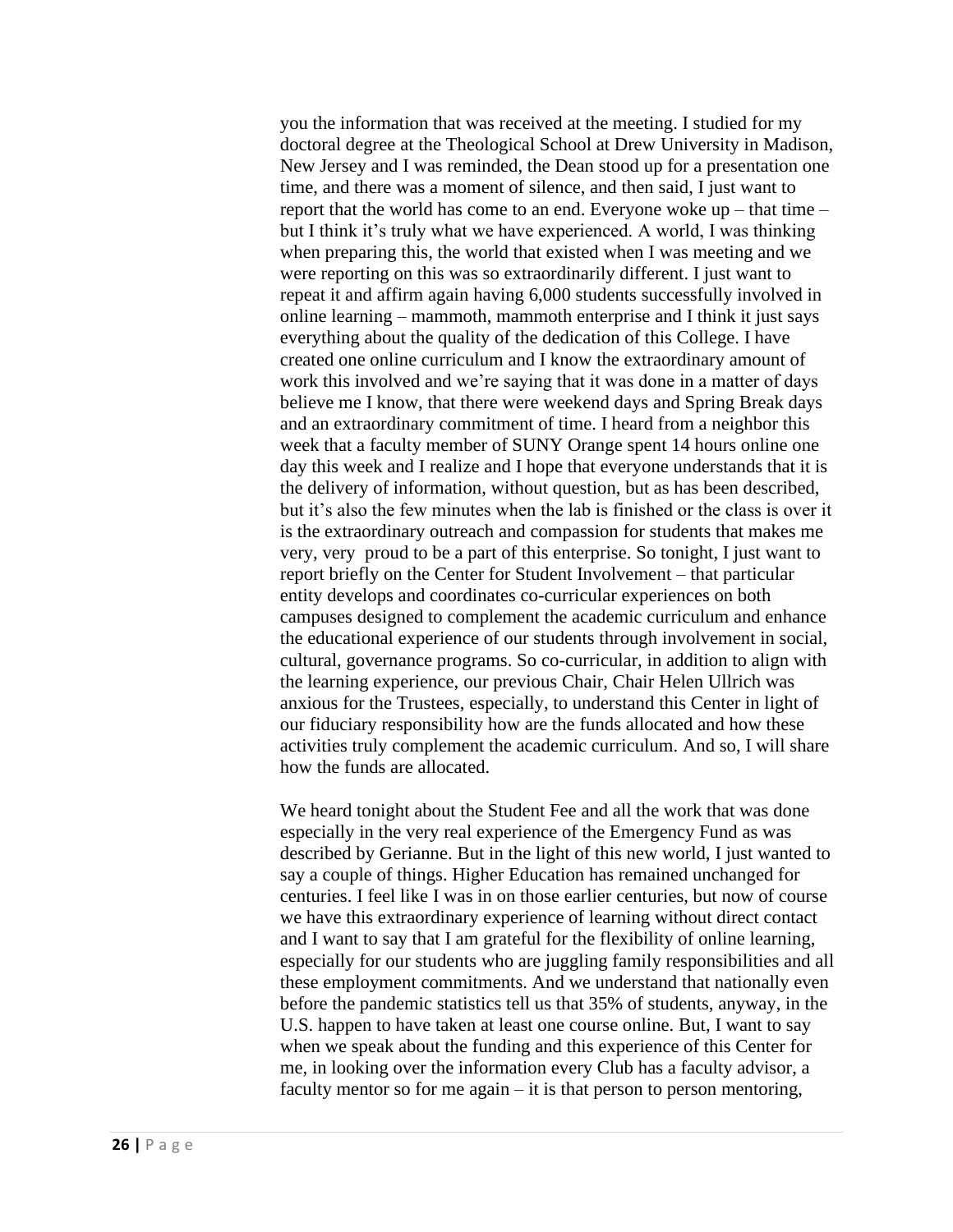tutoring, individualized feedback most essential for life, life skills, but for life – I think we all agree the people skills, the role models, and I want to say publically that the role models for me at this stage of my life have been so enhanced by working with VP Hackman and VP Brusati – these two individuals just exemplars of what we have said about everyone in this College – that's been expressed by many people tonight. They are, I am proud to be a part of the profession because of these two women. They have shown me, and I believe they have shown students, especially in these last three weeks, the reality that the faculty, staff and administration of this College has invested their lives and their knowledge in these students and I believe that young people are seeing that in an entirely different way and I believe it is going to have a profound effect on their lives.

So, the counseling service, we heard mentioned by Gerianne and then the mention, just in passing, of the Care Calls, those 6,000 Care Calls, I mean, I don't know what else we need to say, there is virtually connecting, we've seen and we've understood the absolute necessity of the caring that's going on in our society – just as a silly aside – but in my own Mount Saint Mary College, I had a chat line and a video was presented giving students individual remarks from professors and faculty and staff but most recently we did a music video, pretty pathetic, I was singing in my living room, no music but we sang "We Are the World" together – I mean someone put it all together and hopefully it is not too awful but the need to laugh again, to connect again, I'm grateful for the extraordinary efforts, is all I can say.

So, anyway, the Center for Student Involvement, Steve Harpst is the Director, this is the payroll piece. Adrienne Victor is the Coordinator for the Newburgh Campus, Karen Reid is the Staff Assistant and there are two part-time people that work as the Welcome Desk staff. Chairman Weddell has spoken so well and others of our concern, our deep concern for enrollment. It's everything and so is this office that coordinates much of that Orientation, that welcoming, we know well, it is not only bringing the students in, but keeping them in, having them fit in and so this Center is part of that. So they have the oversight of Student Government, the student clubs and organizations, the management of those student activities and fees, budget expenditures and that College-wide is the expression now, use on-boarding activities. And again, Orientation the welcoming that key first experience of people coming for the first time into a classroom of higher education is so key.

So Student Government, we are aware of the Student Senate in the past there had been a President in Newburgh and a President in Middletown but no longer, reaffirming our idea that we are one campus. The Student Senate, the members are elected, obviously, there is a president, vice president, the regular roles. They address all of the student concerns and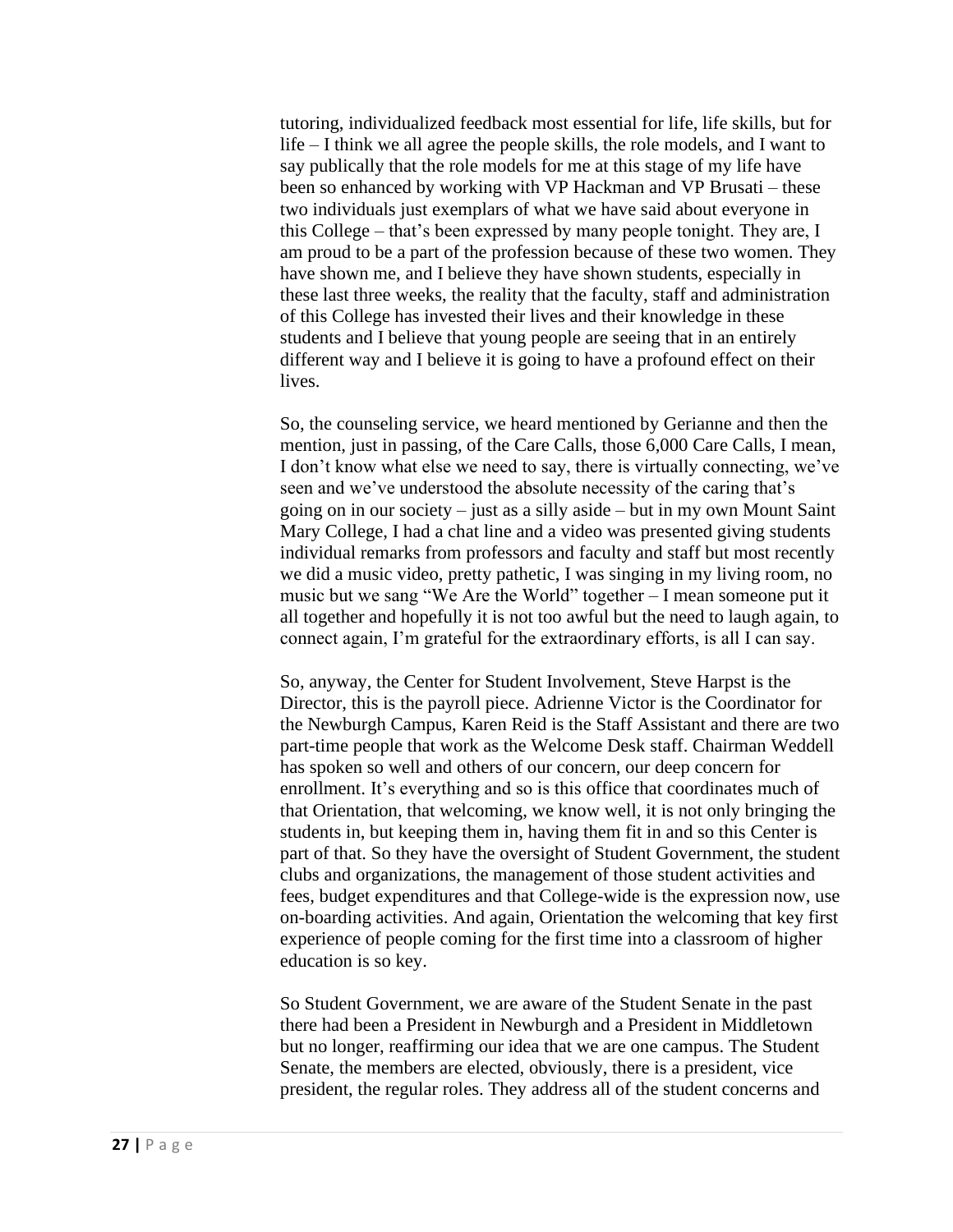they are among their peers and bringing that important information to us. They also represent the College at SUNY-wide Student Assembly. They represent the student voice on Shared Governance committees. By the training that, when people, and this is difficult in the community college setting, I think because employment and because of other commitments but these are our future colleagues experiences that give and take, that listening skill, that bringing other people's concerns to the fore and informed citizenry, we are understanding it more and more and student government is an extraordinary experience of that. So they have standing committees, a budget committee, an election committee, a rules committee. The Student Trustee, I have been serving on this Board for many years and it has so impressed me, the experience of the Student Trustee. The actual consumers, our customer, are most important part of what we do. Hearing their voice at the Trustee Meetings, for young people again, it is to observe that give and take, the mentoring, the observing the exchange that happens and the deliberations that occur, at a formal meeting like this – just invaluable in terms of life skills – not always young people, we had a variety and I was very moved a few sessions ago, we had an actual middle-aged gentleman who spoke eloquently about how he profited by the experience and also brought to us from a Veteran's standpoint – his own experience and the concerns that we needed – my experience being a member of this Board actually encouraged me in Mount Saint Mary College to advocate for student representatives on our faculty senate, which has not been happening prior to my experience here.

So, there is a Board of Activities and they plan these cultural and recreational events on each campus – and the goal is so engage students across disciplines, in that casual experience there is something wonderful about the accounting student meeting and learning about the early childhood student and just the belonging to this community – for morale – we know it now in entirely different ways since COVID-19 and again, I honor the Board of Activities because again that idea that higher education didn't change for centuries, well it does here and it does now because there are more late afternoon offerings, there are Friday night offerings, there's family offerings – because we do not have the only stereotypical 18-19 year old student so these activities have changed thanks to that Board of Activities.

There are 34 active clubs on the Middletown campus, 7 active clubs on the Newburgh campus, there are 4 new Newburgh clubs: anime, psychology club, multicultural club and SAGA. SAGA a pneumonic that stands for Sexuality and Gender Alliance – a very, very serious and so important message – All are Welcome. All are honored. All are deeply respected. We have such a group at Mount Saint Mary  $-$  a 4-year college, as well, called Allies. I find it one of the strongest student groups. Deeply committed to the meetings and to each other and actually SAGA on the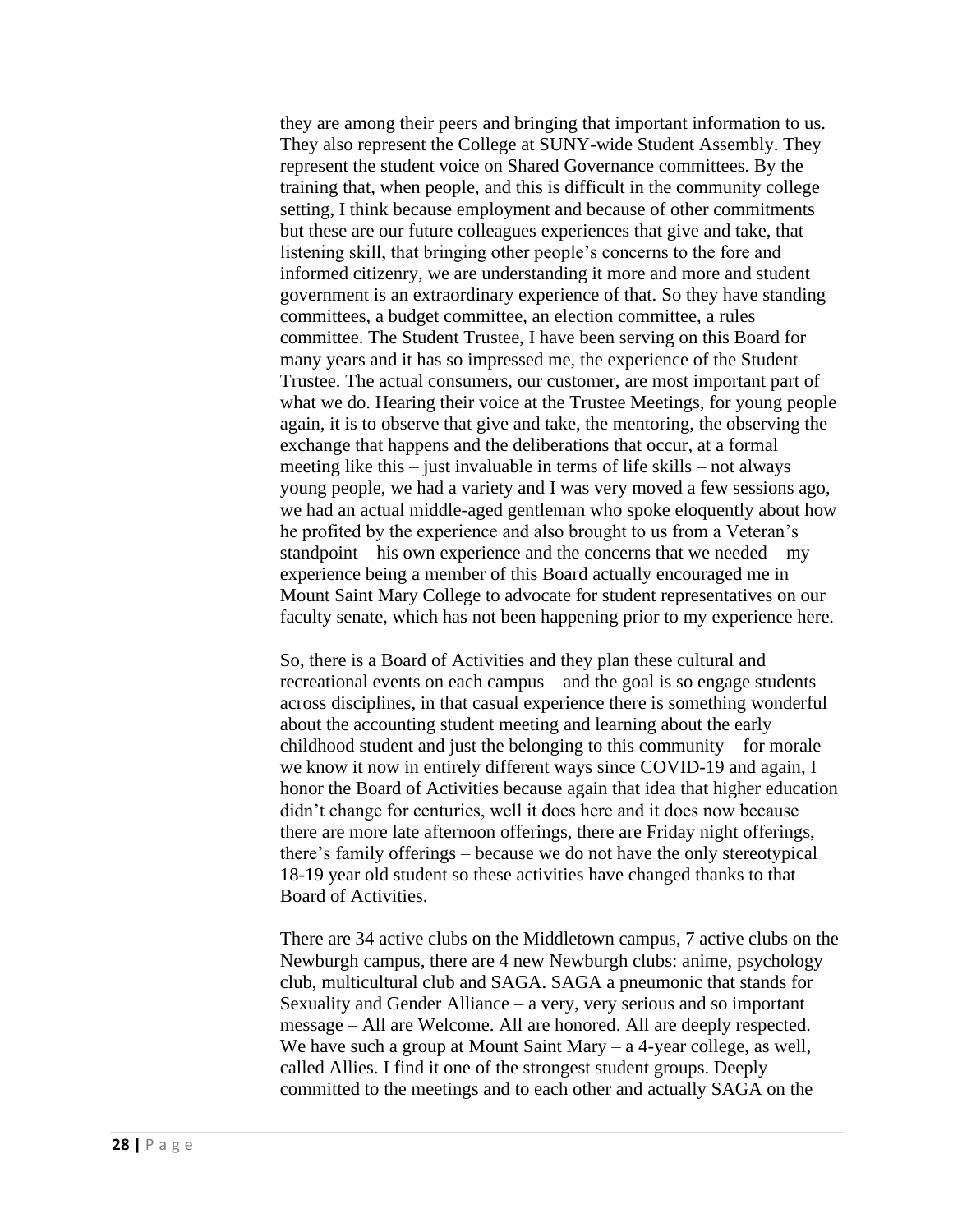SUNY Orange campus will be really charged with helping the students to understand and the community to understand the importance of the 2020 Census and we certainly understand now that we see healthcare impacted and our governmental needs impacted, how important this Census will be.

Again, each Club selects a faculty or staff advisor and works to increase membership. So, the club budgets – every club submits a budget identifying their intended activities for the year which include trips, events, purchases, supplies. The budget committee of the Student Senate reviews each request and allocates the funds. The total approximates at about \$110,000 annually from those student fees which had been mentioned earlier. The way that this is distributed is: Student Clubs / Organizations receive 60% and Student Athletics receive 40%

And, of course, I don't need to explain the rewards in terms of health, life lesson and etc. from athletics.

The Board of Activities sponsors campus events and trips, salaries, this wasn't just mentioned in passing, salaries for the game room attendants and the clerical support. Let me just say, at some point last year I had the opportunity to visit the improvements that had been made in the Student Lounge – thanks again, of course, to the extraordinary support of the SUNY Orange Foundation and I heard wonderful things from students about, as you know, we had a change in our food service and there was not that person to person experience of food personnel that they had had in the past. But one of those ladies had now been part of the Game Room and the Lounge and many, many students spoke eloquently about how happy they were to continue to see this person. So generationally and on a human level it is everything, it is the human connection, it is the validation of a young person modeling service, modeling all work has dignity.

So, finally, the Student Activities fee also supports the SOARS conference that was held recently. Thankfully, prior to this New York pause, young people receiving poise and confidence in presenting their research, reading papers, feeling that exchange with other professionals from their fields. It supports scholarships for international travel programs, snacks for the Start Session in the EOP Summer Program, Peer Advisor Program, the Student Emergency Fund which was just mentioned – extraordinary. I see in my own school, something as small as a flat tire, a bill that is hanging over a student's life, an unpaid bill – what is does to them academically, socially, emotionally, the Emergency Fund extraordinary. The Week of Welcome and Connections Week and a class gift at graduation and finally the Leadership Programs. So they have a club or organization for 100 Student Club Leaders. Again, priceless. The training and leadership we are involved in ECCEL, the Eleanor Roosevelt College Emerging Leaders Program at Hyde Park – students are exposed to some of the finest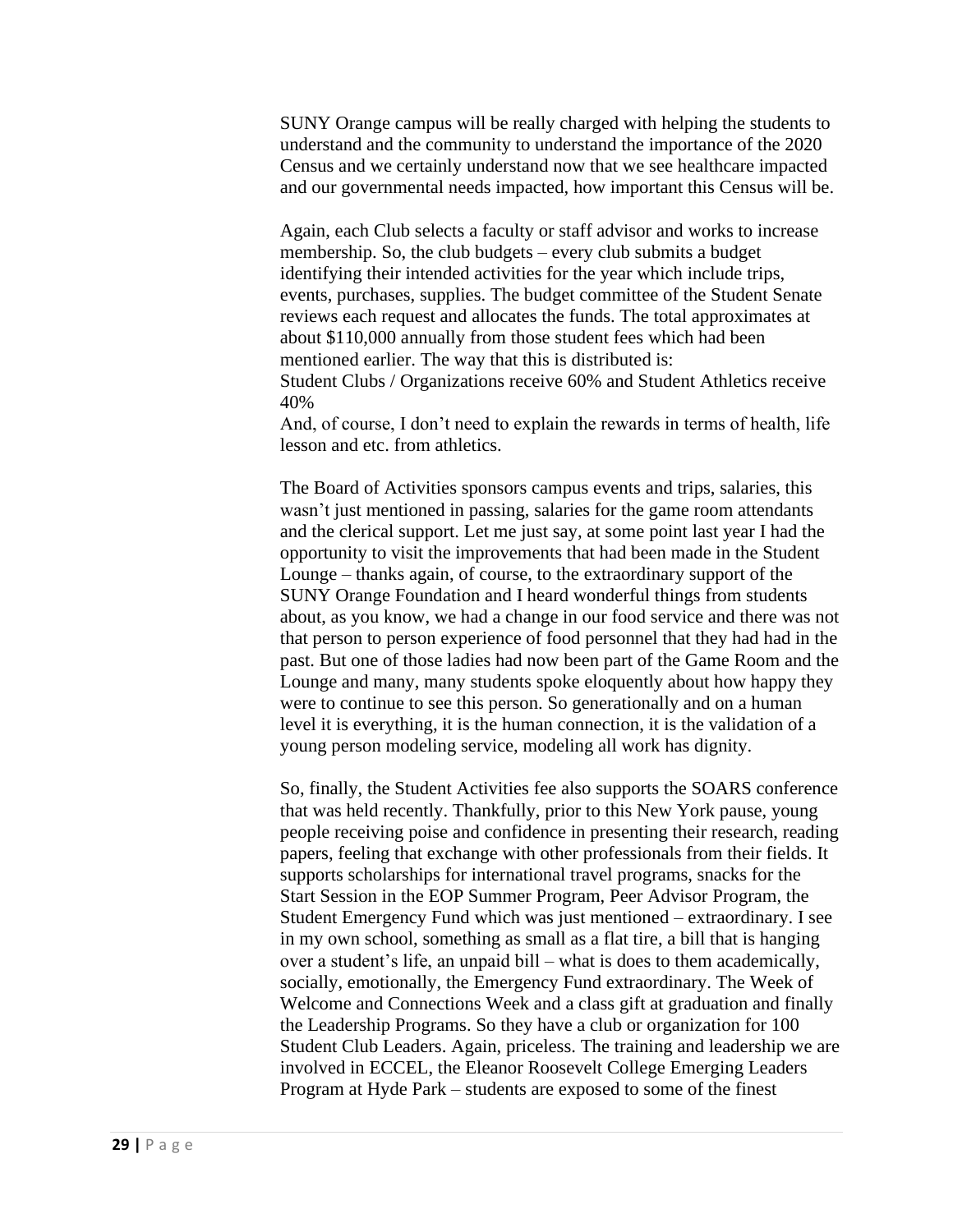speakers in the country. I Am A Leader is a College-based program focused on developing leadership skills.

So, in closing, I have been reading. I was a social worker for many years and mental health professionals are telling us we will be facing enormous depression and anxiety in increased numbers following our experience of this COVID-19 and of course the social isolation which has been a part of it. Grief that people experience and the inability to be close with those who have passed and their families – extraordinary human experiences that we have never known before and I am just so grateful, again, to all of these efforts. Something like the Center for Student Involvement – one more great thing to be very proud of at SUNY Orange. The human dimension is so alive and well in this school and I am honored to be a part of it. So, thank you. Any questions?

Chair Watson: We thank you, Trustee Murphy for that report. Does anyone have any questions? If not, we will move on to our next committee report. Trustee Weddell – Audit and Finance.

Trustee Weddell: Well, there is not much more I can report that we haven't already heard on the budget. We are working on the budget, which will be a full time project for everybody, I'm sure, in the next month as we get that ironed out as we figure out what the State and County are going to do and the effects of the COVID on our enrollment. So, we have got our work ahead of us – but we are working on it – so there is nothing more I can say. We've been working on it in the past and we are going to continue to work on it and we will get it in line so when we come to the main meeting we will have a budget to approve. Chair Watson: Thank for you the report. Trustee Vacca? Anything from the Policy Committee? Trustee Vacca: No, Mr. Chairman. In light of everything that was going on at the College – in and around the College in the past month or so, we opted not to have a meeting this month. Chair Watson: Alright. That concludes our Committee Reports. Next area on the agenda is Comments from the Public. As Dr. Young said earlier we requested that a reservation be made so I believe we have one reservation from Michelle Tubbs – is she still with us? Michelle Tubbs: I am. Chair Watson: Hi Michelle.

| $C1$ $\mathbf{u}$ $\mathbf{u}$ $\mathbf{v}$ $\mathbf{v}$ $\mathbf{u}$ $\mathbf{v}$ $\mathbf{u}$ $\mathbf{v}$ $\mathbf{u}$ $\mathbf{v}$ $\mathbf{u}$ $\mathbf{v}$ $\mathbf{v}$ $\mathbf{v}$ $\mathbf{v}$ $\mathbf{v}$ $\mathbf{v}$ $\mathbf{v}$ $\mathbf{v}$ $\mathbf{v}$ $\mathbf{v}$ $\mathbf{v}$ $\mathbf{v}$ $\math$ |                                                 |
|-------------------------------------------------------------------------------------------------------------------------------------------------------------------------------------------------------------------------------------------------------------------------------------------------------------------------|-------------------------------------------------|
|                                                                                                                                                                                                                                                                                                                         | Michelle Tubbs: Hi Trustee Watson, how are you? |
|                                                                                                                                                                                                                                                                                                                         | Chair Watson: Doing well. Welcome.              |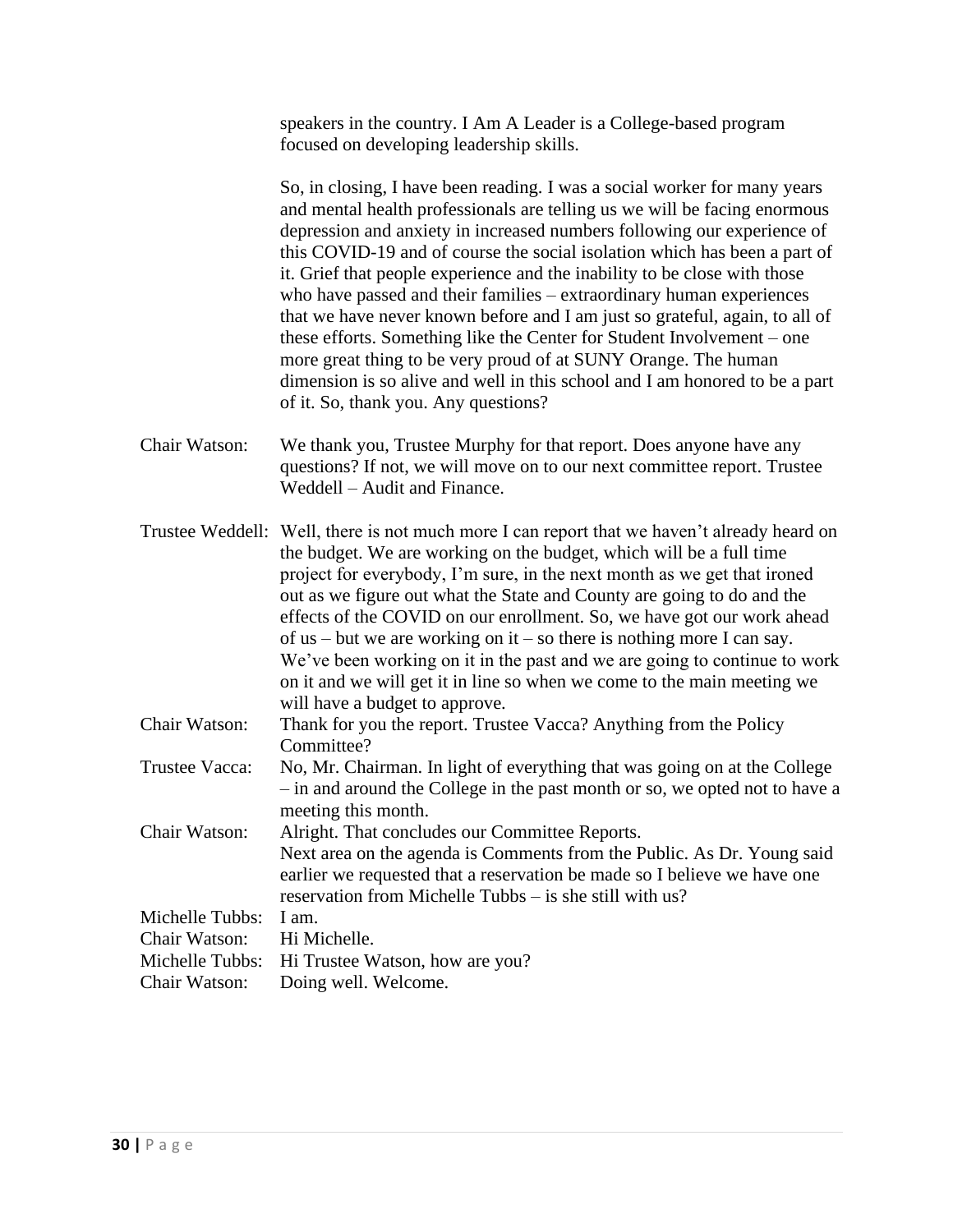# **VIII. COMMENTS FROM THE PUBLIC**

Michelle Tubbs: Thank you, so my request was to share my judicial FCCC report which I am going to do momentarily, but I would just like to make – from listening in on the meeting, so  $far - a$  few comments. So first, I just want to echo Kris' sentiments and I want to wish Linda the best of luck as you start this new chapter in your life. Your contribution to SUNY Orange has been grand in your short time here. And you are going to be sorely missed. It was an honor personally, to work with you on the many occasions that I did and I thank you very much for all you have given to this college. You are certainly leaving us in a better place than when you came. So thank you for your service and all you have given us.

> Secondly, I just want to comment on Sr. Peggy's remarks regarding some advocacy she made at Mount Saint. Mary College. I'm sure Paul will echo my sentiments and be very happy to hear that SUNY Orange had a positive influence on increasing student participation in Shared Governance at Mount Saint Mary College. We are very proud of our Shared Governance and structure here at SUNY Orange and to hear that it had a positive influence, effect on another institution, especially locally, is very nice to hear.

OK, so with that just three major areas that I just want to speak to regarding feedback and information that I have been receiving as our Faculty Council of Community College delegate. Before I get to those three major areas, just one quick comment, we have been told regarding the Excelsior Scholarship that any student that has been directly affected by COVID-19 – the requirements of them regarding the Excelsior Scholarship which are mainly that they complete 30 credits within an academic year and that they are continuously enrolled. Our understanding is that those are going to be released for any students who have been affected by COVID-19 and that they were losing their Excelsior Scholarship will not be in jeopardy. So, that's good news.

But the three areas that I have that have come up in different points already tonight. The first is the Budget. As you all know pretty much NYS passed a bare bones budget and as Linda mentioned, there is no increase in FTE and we were also unsuccessful in getting the floor back that we were able to have last year, and, I don't know Kris, if you feel the same way, but I know Chancellor Johnson shared with us in a Zoom session last week that she felt that both the floor would have been kept and probably perhaps also we would have gotten an increase in FTE if COVID-19 had not hit. She felt advocacy was going well and that was really the major reason and I know Kris was really active in most of our local advocacy, so I am not sure if she shared the same sentiments but it was a big disappointment.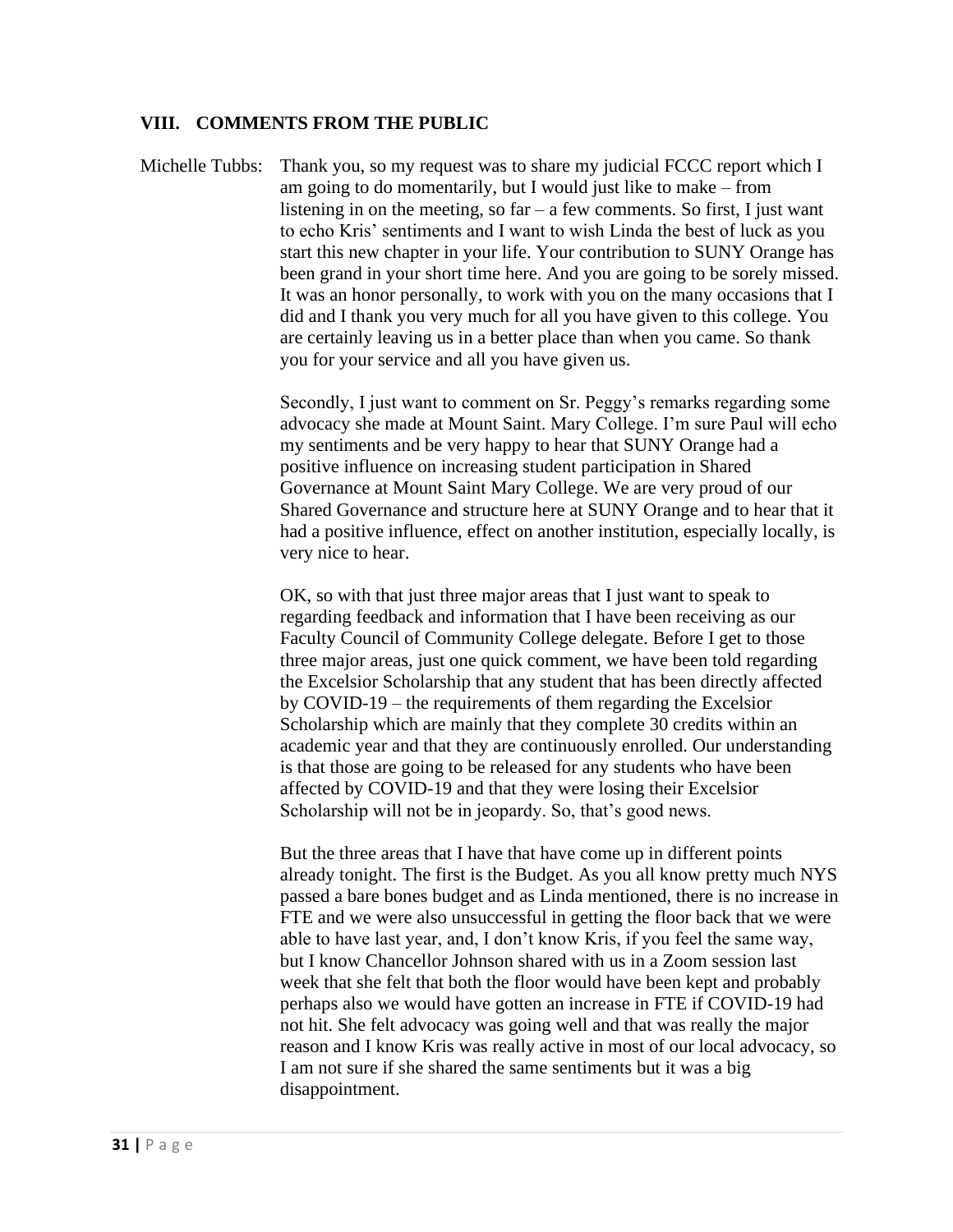The estimated hit to SUNY is extensive but the projected loss for community colleges is \$18 million overall for our 30 community colleges based on current enrollment projections according to the Chancellor. I guess one bit of good news is that the community colleges' capital projects that were in the proposed budget – those are maintained. But community colleges took a big hit. The four-year institutions kinda made out a little bit better with respect to the budget, but community colleges did take a big hit.

My understanding from our session with Chancellor Johnson, is that at the SUNY level they are forming what's called a Budget Sprint Working Group which is going to have three areas of focus: scenario planning, acquisition of resources, and synergies and reducing expenditures. That working group at the SUNY system level is supposed to be reaching out and working with the budget leaders at the local campuses. So, we will see if that is something we receive outreach from. There has been no discussion or consideration at the system level for consolidation, mergers or closures at this time for any of our SUNY institutions.

Chancellor Johnson did share that she advised all of the system schools that there are to be no layoffs of faculty and staff and that there should be a hiring freeze for non-essential employees for at least 30 days and that they are practicing the same methods at the SUNY level.

There are system level efforts that are being made to try and help institutions maintain enrollment both with recruitment and retention and that we are hoping to some degree that perhaps the financial situations of families as a result of this may make SUNY institutions and in particular, community colleges, perhaps more attractive or an educational consideration for families that perhaps were not giving them consideration before. So we are hoping perhaps that there may be some sort of positive effect for us.

I do want to commend Dr. Hackman for the leadership and the efforts she has put forth on the academic side of the house and also for her efforts to include Shared Governance in some very expeditious processed and decisions that needed to be make regarding academic policy, by virtue of our academic policy manual. She really has the authority to make the decisions on her own but had requested and engaged the academic policy committee in assisting and guiding her in making these decisions.

So there has been some guidance presented and provided to the institutions from SUNY re: Pass/Fail grades and assessments, so just a quick – comments on both of these – there was a guidance memo that came out last week from the Provost that really indicated to institutions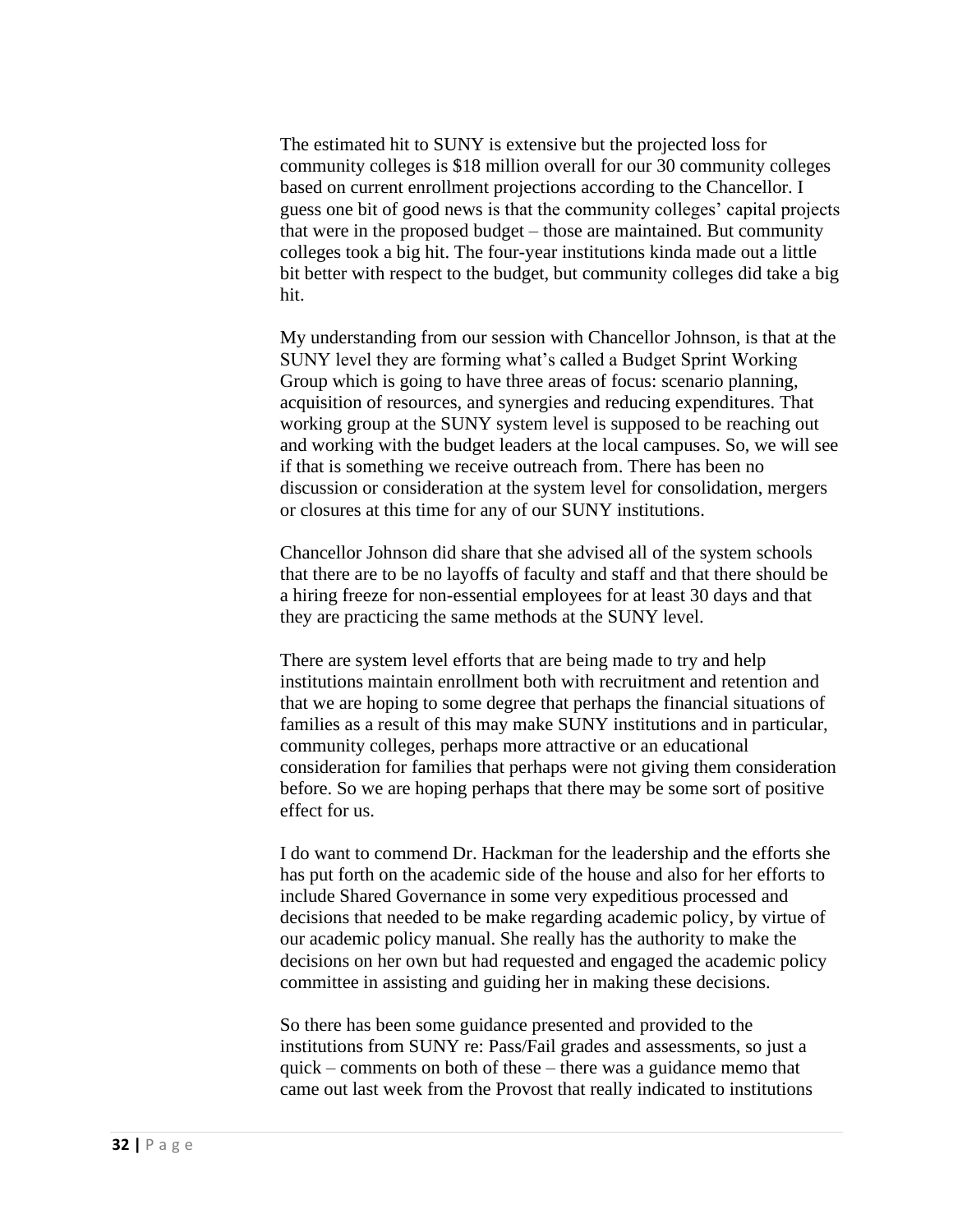that SUNY is making no recommendation to any institution about what they do regarding providing students with the option of Pass/Fail grades or perhaps going to Pass/Fail grades and they are leaving it up to each institution to make their own decisions and they are discouraging a kind of a blanket acceptance of Pass/Fail grades, meaning – changing all of their courses to Pass/Fail and/or any Pass/Fail considerations and especially if you are going to do it institutionally – they have to make sure they are consulting with Middle States, consulting with accreditors, they are consulting with any licensure examinations that the students would need to be sitting for and that kind of stuff. So, they are just encouraging institutions to make sure they do their homework and they give it a thorough consideration before making decisions. Also, to keep in mind that many students do need GPA impacting course grades for different reasons whether it is institutional graduation requirements or they are transferring or trying to be admitted into another program and they need a minimum GPA so Pass/Fail may take that away from students, so we have to be considerate of that, as well. I know our institution has made a decision regarding Pass/Fail and again that position I believe, was given thorough thought and consideration and involved Shared Governance participation.

The other thing that was an important aspect of that memo was that there was concern among, especially 2-year schools, that if a student was to change to a Pass/Fail grade or just change to a Pass grade, if that was for a general education course, if that course would then be accepted as satisfying the gen-ed category if it was transferred to a 4-year institution within the system. SUNY has gone back and said 'Yes' if a student earns a P grade in a gen-ed course that a 4-year or a state institution within the SUNY system must accept that course as satisfying a gen-ed category.

So, that was good news and regarding Assessment, the general guidance from SUNY is that we need to maintain a culture of assessment at our local institutions. We should not suspend all or as many as we feel, perhaps, or would want to, given the situation we are in – our assessment efforts. They recommend that you step back and take an assessment and do an inventory to determine what assessment efforts are practical and most essential at your institution that you would still perhaps practice during this Spring 2020 semester. There is an understanding that assessment efforts certainly may not be what you either planned for or what they have been and they won't compare to perhaps what they were in the past, but they are advising you to assess to your best degree possible given the situation and they are strongly encouraging us to document, thoroughly document, what our efforts are, what our decisions are and our rationale for any decisions and actions that we decide.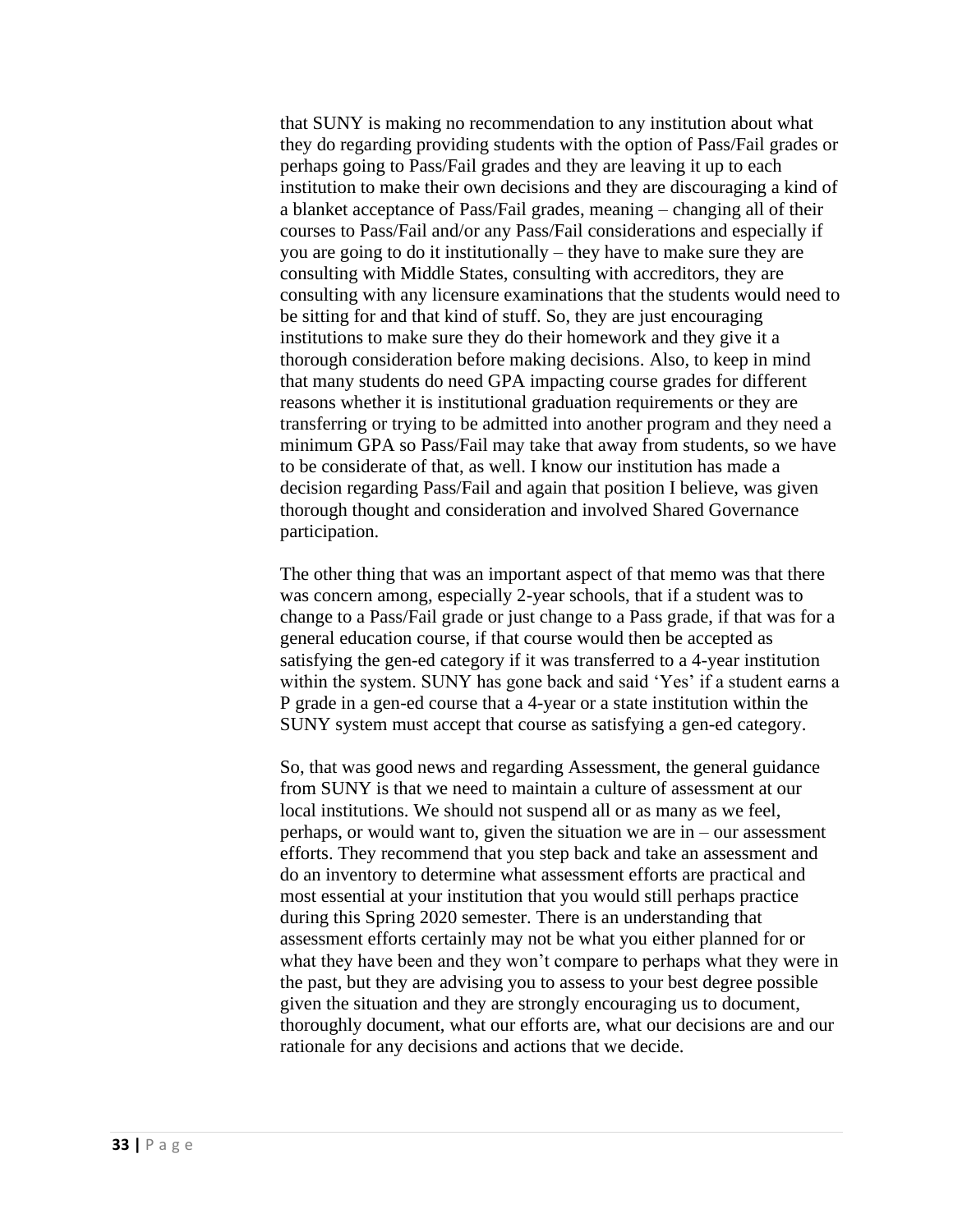And, then, lastly, this was again, mentioned by Gerianne, the SUNY system is recognizing the very huge increase in demand for mental health counseling and while most local institutions have increased their efforts, SUNY has also ramped up their tele-mental efforts, as well. So, that is what I have to share from the Faculty Council of Community Colleges. If there are any questions, I would be happy to entertain them.

Chair Watson: Trustees? There are no questions? We thank you for that report. We will move forward. Michelle Tubbs: Thank you.

# **IX. BOARD DISCUSSION**

Chair Watson: I would like to open up the Board Discussion Section. Any trustee like to make comments? If not, before we close, I would just like to say, COVID-19 hit us all as a major surprise but as we talk and as I listen to so many professionals talk about our institution, I have had discussions with Tom Weddell about enrollment, as part of our Enrollment Task Force, and I just get the feeling and I have the belief, that there is opportunity in this for our institution.

> If we do what we need to do, in terms of positioning ourselves, that even in times like these, I believe we may turn out to get an increase in enrollment. As Michelle was saying, so many parents may look at SUNY Orange differently now – in light of the COVID situation – even myself thinking about my daughter being in Virginia as opposed to being at home and the ability to touch her – in the event that something would take place – I gotta believe that there's an opportunity here and from a financial standpoint being at a 4-year institution right now, there was very little done in terms of reimbursement for a half semester and when you're spending anywhere between \$30-\$50 thousand a year to have a student be on campus, the refund did not seem appropriate for half of a semester. So, I kind of think parents are going to be looking at having students at home differently.

We have to figure out how to position ourselves properly so that we can turn this negative situation into a positive one.

As I said earlier, we encourage all of the trustees to involve themselves in the Enrollment Task Force and Trustee Weddell, I don't want to speak for you but I think you are thinking along the same lines that enrollment is going to be the key for us as we move forward.

Trustee Weddell: I agree. Trustee Hannes: Well said, Fred, well said.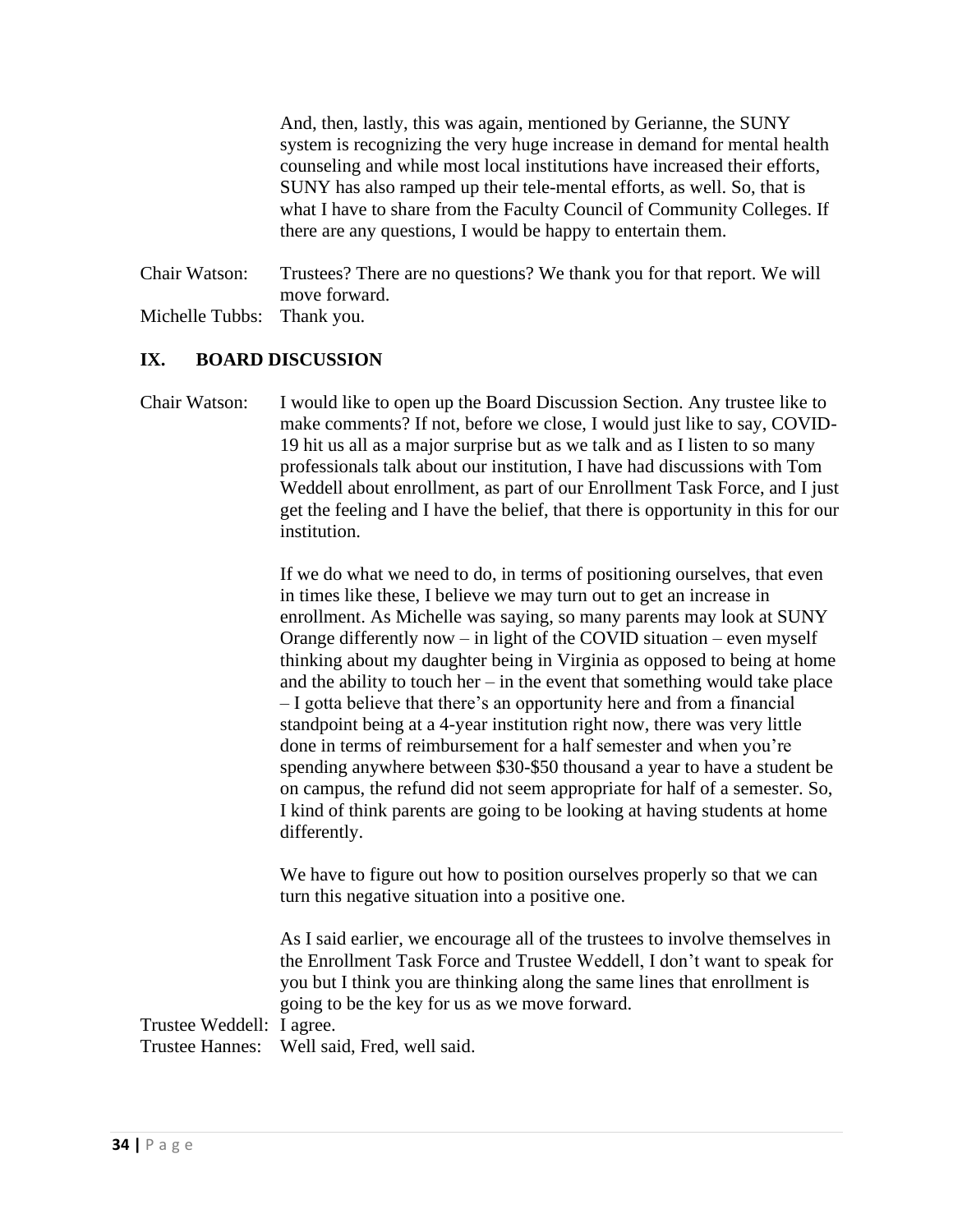| Chair Watson: | Thank you. So if there is nothing else to come before this Board  Dr. |
|---------------|-----------------------------------------------------------------------|
|               | Young? Do you have anything else you would like to discuss before we  |
|               | close?                                                                |

President Young: I thank all of the trustees. A lot of praise has been offered to my team this evening, and I thank you for that. Thank you for recognizing them  $-I$ know the hours they are keeping. I know the stress they are taking on and with the humor you have seen in them through the years with good grace. But thank you for recognizing the leadership they are giving and that extends to their teams and you hear it in Paul Basinski and Michelle Tubbs, you hear it in the faculty who spoke, it goes throughout the College so thank you.

> For what is happening throughout the institution, let me reflect back at you, that your interest, your concern about what's going on at the College these weeks has been constant and you have found ways of letting me know that you are thinking about the College not from just a financial point of view but that you have been saying take care of yourself and make sure your team is getting sleep.

I have felt that as well so thank you. You all have your own families and your own businesses and your own lives, as well, that you have found time to think of the College, as well. We can do what we can do at the College if there is a supportive fiduciary behind us and so that is one less worry for us to have right now. So thank you to the Board for being there.

There is a long road ahead as you foreshadowed, but what's the saying? "We're at the end of the beginning maybe?" of this thing. There are going to be many different sorts of challenges ahead of us but we are off to a good start – the cohesiveness that we have as a team as a Board and administration, just this entire College – if anyone's gonna make it through – on behalf of our students and do it with integrity – it is this group.

So thank you for being there, Board, and we will keep working together. And that is all I gotta say about that, tonight.

Trustee Murphy: Thank you, Kris.

Trustee Hannes: So, you know that Flo has to add an affirmative to Sr. Peggy and to this. And so I will tell you, Dr. Young, in response to what you just said, Yes – I agree with all of it. We have our lives, we have our pain. I have lost 4 friends in the last 2 weeks and I have to tell you that what incredibly sustains me is what your VPs and this Board is doing to maintain a future for our community through SUNY and for that role, the minimal role I can play sitting in my kitchen on a Zoom, I thank you, I thank you from the bottom of my heart for adding meaning and purpose to these otherwise incredibly hard times.

President Young: Thank you.